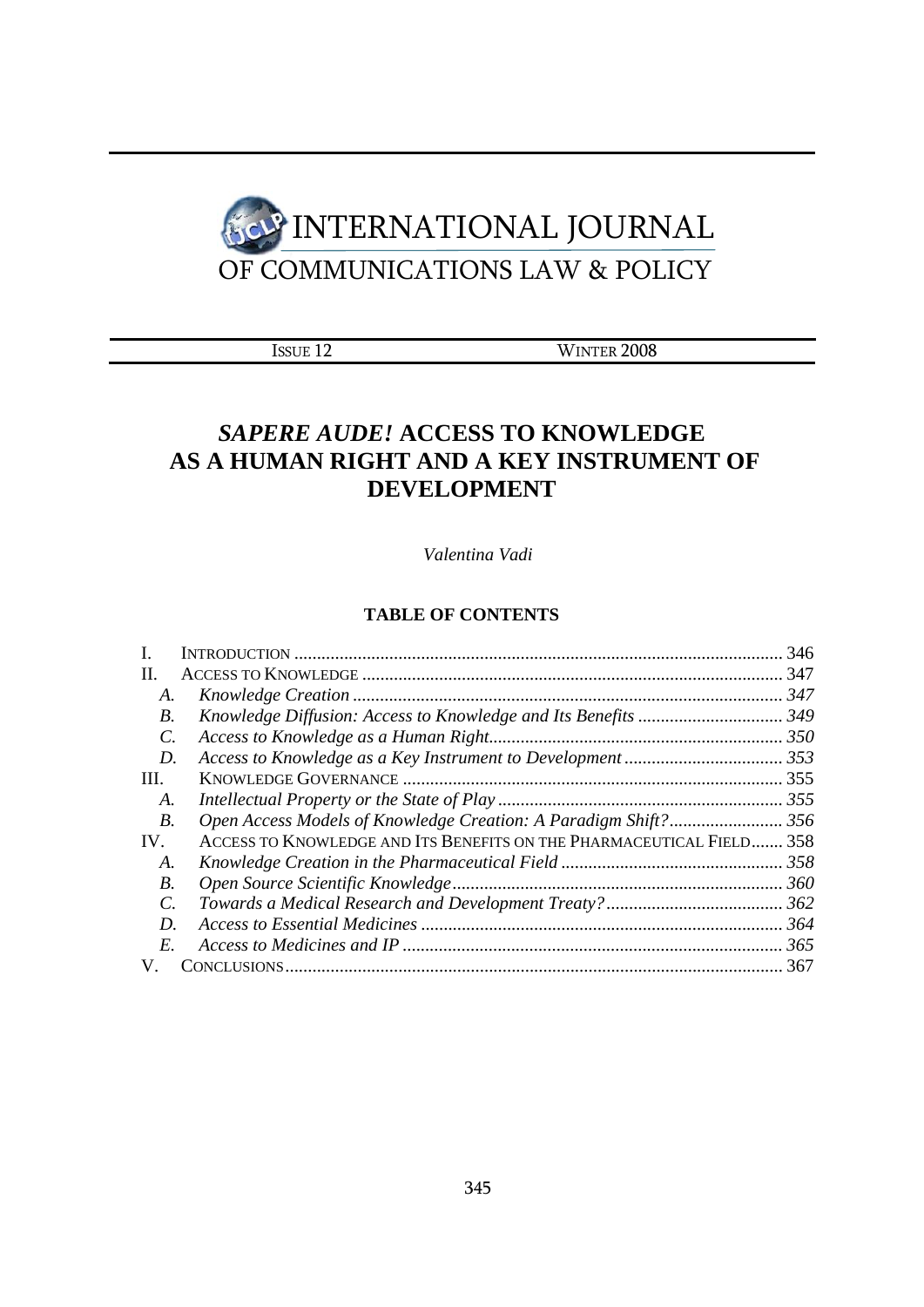## *SAPERE AUDE!* **ACCESS TO KNOWLEDGE AS A HUMAN RIGHT AND A KEY INSTRUMENT OF DEVELOPMENT**

## *Valentina Vadi\**

*This article focuses on access to knowledge as a human right and instrument to development with particular regard to the pharmaceutical field. In the first part of this essay, after attempting to define knowledge, the two processes of knowledge creation and knowledge diffusion will be explored. At first sight, access to knowledge seems to gravitate in orbit round knowledge diffusion. However, because of the osmosis between knowledge creation and knowledge diffusion, access to knowledge in fact plays an essential role in knowledge creation as well. Therefore, the role of access to knowledge in both spheres will be analysed. It will be argued that access to knowledge is a fundamental human right and a key instrument to development.* 

*The policy tools to promote access to knowledge will be scrutinized. In particular, both Intellectual Property (IP) and open access models of knowledge creation and diffusion will be considered.* 

In the second part of this essay, the impact of IP on knowledge creation and diffusion will be analysed with *regard to the pharmaceutical sector. My conclusion will be that IP is just one method of knowledge governance and other conceptual and legal models are needed to promote fairness and equity in accessing knowledge.* 

### **I. INTRODUCTION**

*Sapere Aude!* is a Latin phrase meaning "Dare to know!" or "Have the courage to use your own reason".<sup>1</sup> Knowledge is a fundamental human aspiration and a form of individual and collective empowerment. In the first part of this essay, after attempting to define knowledge, the two processes of knowledge creation and knowledge diffusion will be explored. At first sight, access to knowledge seems to gravitate in orbit round knowledge diffusion. However, because of the osmosis between knowledge creation and knowledge diffusion, access to knowledge in fact plays an essential role in knowledge creation<sup>2</sup> as well. Therefore, the role of access to knowledge in both spheres will be analysed. It will be argued that access to knowledge is a fundamental human right and a key instrument to development.

With regard to knowledge governance, the policy tools to promote access to knowledge will be scrutinized. In particular, both Intellectual Property (IP) and open access models of knowledge creation and diffusion will be considered. It will be argued that in order to broaden access to knowledge non-proprietary approaches to knowledge governance should be encouraged. In this context, non proprietary does not imply lack of moral or economic rights. It implies a different management of inventor's moral and economic rights.

<sup>\*</sup> PhD Candidate (European University Institute), M Research (EUI), JD (Siena), M Jur (Oxon), M Pol Sc (Siena). The author is a qualified solicitor at the Florence Bar and may be contacted at valentina.vadi@eui.eu . 1

Immanuel Kant famously stated: "Enlightenment is man's emergence from self-imposed immaturity for which he himself was responsible. Immaturity and dependence are the inability to use one's own intellect without the direction of another. One is responsible for this immaturity and dependence, if its cause is not a lack of intelligence, but a lack of determination and courage to think without the direction of another. *Sapere Aude! Dare to Know!* Is therefore the slogan of the Enlightenment". *See* Immanuel Kant, *Answering the Question: What is Enlightenment?* In IMMANUEL KANT, PERPETUAL PEACE AND OTHER ESSAYS (1784), at 41. 2

Knowledge creation and knowledge diffusion should not been perceived as adversarial or conflicting concepts but as two different phases of a continuum.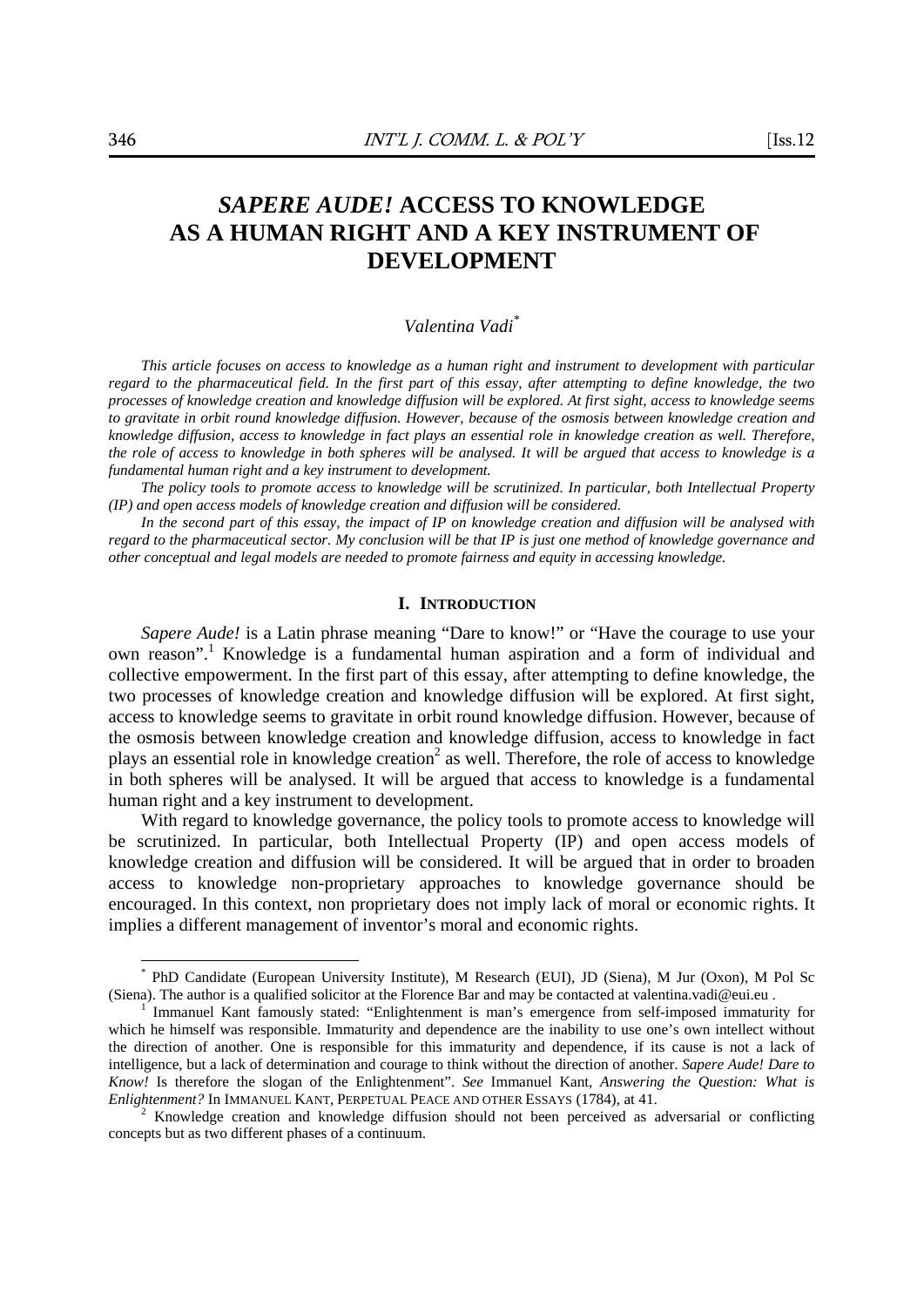In the last part of this essay, the impact of IP on knowledge creation and diffusion will be analysed with regard to the pharmaceutical sector. My conclusion will be that IP is just one method of knowledge governance and other conceptual and legal models are needed to promote fairness and equity in accessing knowledge.

#### **II. ACCESS TO KNOWLEDGE**

#### *A. Knowledge Creation*

Historically, people have always sought knowledge.

Centuries ago a Florentine poet lapidary wrote: "Consider the seed from which you sprang; You were not made to live like unto brutes, But for the pursuit of virtue and knowledge".<sup>3</sup>

Defining knowledge is a difficult task.<sup>4</sup> Indeed, for its wideness, knowledge has been compared to the oceans. The image of the new oceans of knowledge to be discovered is everywhere in the Baconian philosophy, starting with the celebrating image of the ship passing through the columns of Hercules, on the frontispiece of the *Novum Organum Scientiarium.*<sup>5</sup> In the attempt to find a suitable working definition, it seems necessary to highlight that knowledge contains something more than mere information. As a practitioner once put it "Knowledge is information combined with experience, context, interpretation and reflection".<sup>6</sup> Distinguishing between the two concepts is important because while access to information is generally available, access to knowledge is far more difficult. Knowledge appears much stickier than information as it was "harder to communicate, more subjective, less easy to define".<sup>7</sup> Is this really the case? While externalities can make knowledge viscous, knowledge *per se* is fluid. As Thomas Jefferson wrote in a letter: "That ideas should freely spread from one to another over the globe […] seems to have been […] designed by nature, when she made them, like fire, expansible over all space without lessening their density at any point  $[...]$ .

Indeed, intellectual creations have some characteristics of *public goods*,<sup>9</sup> possessing a particular set of properties that distinguishes them from ordinary commodities, namely indivisibility, limitless reproduction at low incremental costs, and non-rivalness of use. Knowledge is not exhausted by use: it can be used over and over again without any individual consumer depriving another of the use of that knowledge. Further, wide dissemination of knowledge can promote the creation of ameliorative knowledge. An example can help clarifying this concept. When I play the piano, a given Bach sonata can be performed by me or by other

<sup>&</sup>lt;sup>3</sup> Dante Alighieri, The Divine Comedy Inferno canto XXVI, at 120.

<sup>4</sup> Peter Burke, A Social History of Knowledge. From Gutemberg to Diderot (2000), 22.

<sup>5</sup> Francis Bacon, Instauratio Magna (1620).

<sup>&</sup>lt;sup>6</sup> Bill Gates, *The New Road Ahead* Newsweek, 100 (2005<sup>-2006</sup>).<br><sup>7</sup> *See* Gates *supra* note 6. 8 Thomas Isfforson I attace, quoted by Baul David in Intel

Thomas Jefferson, Letters, quoted by Paul David in *Intellectual Property Institutions and the Panda's Thumb: Patents, Copyrights and Trade Secrets in Economic Theory and History* in M. Wallerstein, M.E. Mogen & R. Shoen (Eds), Global Dimensions of Intellectual Property Rights in Science and Technology (1993) at 26. 9 *See* e.g. Carlos Primo Braga, Carsten Fink & Claudia Paz Sepulveda, *Intellectual Property Rights and* 

*Economic Development*, in (Keith E. Maskus Ed.) The WTO, Intellectual Property Rights and The Knowledge Economy -Critical Perspectives on the Global Trading System and The WTO (2004) at 266; Joseph Stiglitz, *Knowledge as a Public Good* in Inge Kaul et al. (ed) Global Public Goods: International Cooperation in the 21<sup>st</sup> Century (1999); Paul David *The Political Economy of Public Science* in Helen Lawton Smith (ed), The Regulation of Science and Tecnology (2001) 38.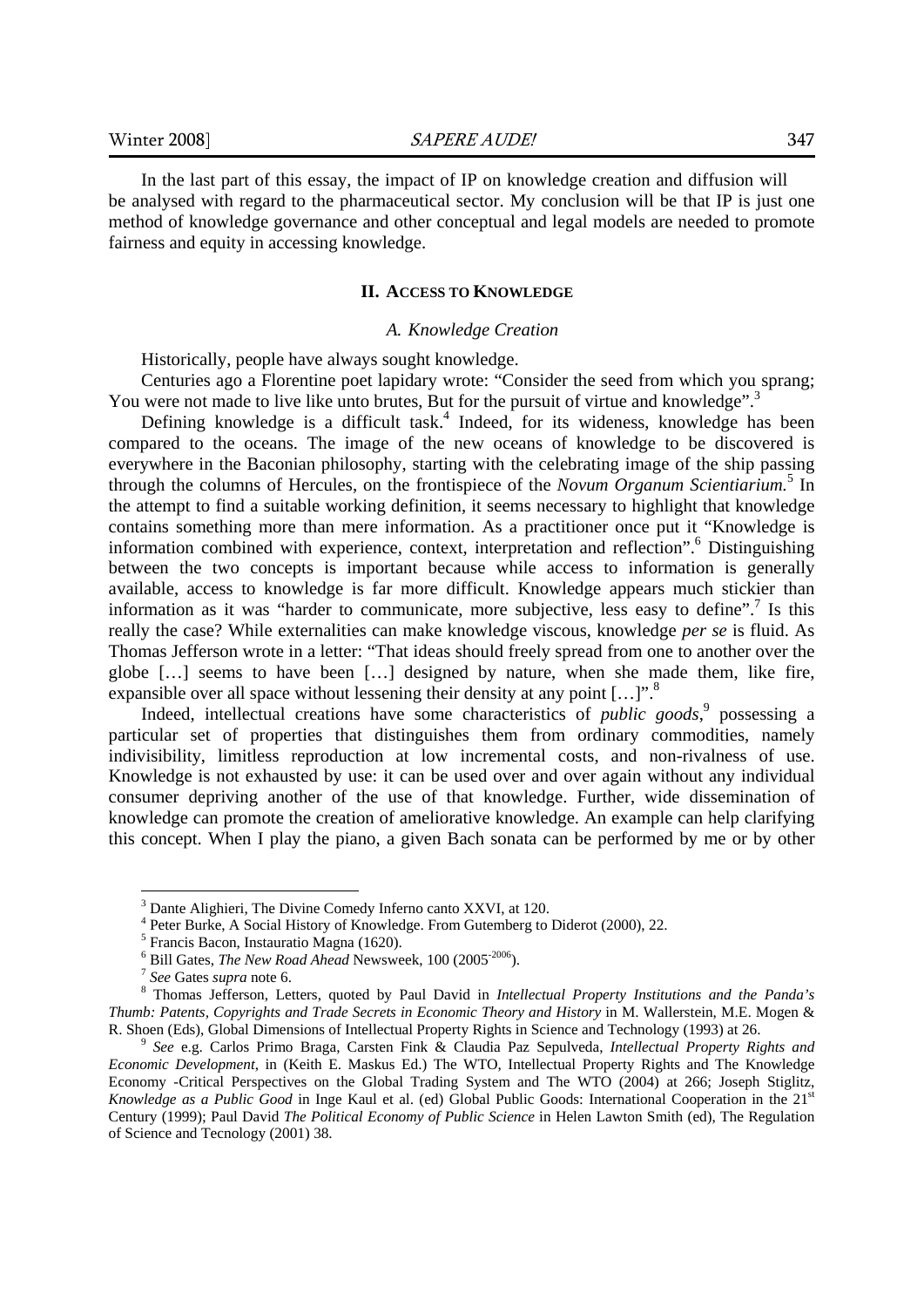persons, in different occasions and places, but every performance does not alter its essence. Besides, enjoying the concert may inspire composers to develop new melodies.

However, knowledge is not a public good, as the author or the inventor can legitimately exclude others from access to it.<sup>10</sup> This exclusion can be total or limited. Total exclusion occurs when the creator does not disclose its invention. This may happen for different reasons. For instance, the author does not want competition in the economic exploitation of a given idea. It is the case of the secret formula which makes *Coca Cola* one of the most appreciated soft drink. Although total exclusion generally has an economic rationale, sometimes motivations differ. *Exempli gratia*, if an inventor thinks that his invention is harmful to humanity, she can decide to keep it secret.<sup>11</sup> Needless to say, total exclusion in most cases is a loss for humanity.

Scientific progress based on knowledge creation is a fundamental element of the knowledge economy. How can community fuel inventive activity and disclosure? Intellectual property rights attempt to stimulate knowledge creation, by granting a monetary incentive to the inventor.<sup>12</sup> Governments grant time-limited property rights in inventions and creative works to encourage people to spend time and resources innovating and creating. The theoretical assumption is that humans are self-interested, and research and development (hereinafter R&D) of inventions can be promoted only by ensuring inventors property rights over the given invention. Intellectual property is a form of property.

Still, knowledge is not a static concept, but it develops in a cumulative manner. As Thomas Jefferson once put it, "[…] one new idea leads to another, that to a third, and so on through the course of time, until someone, with whom no one of these ideas was original, combines all together, and produces what is justly called a new invention".<sup>13</sup> Creating knowledge is very much like sewing a patchwork quilt, each piece designed by a different author, all of which are going to have to work with each other to form a coherent whole: "the creator of innovation is also always the borrower of ideas and information from others".<sup>14</sup> Similarly, Hettiger pointed out that "Invention, writing, and thought in general do not operate in a vacuum; intellectual activity is not a creation ex nihilo. Given this vital dependence of a person's thoughts on the ideas of those who came before her, intellectual products are fundamentally social products".<sup>15</sup> In this respect, Isaac Newton famously observed that he had seen further than other men by standing upon the shoulders of giants.<sup>16</sup> Separating out the individual contribution of the inventor from this social component is no easy task. Nozick paradoxically wondered why a person should gain what she mixes her labour with instead of losing her labour. For example, pouring a can of tomato juice into the ocean does not entitle the people to gain the ocean but to lose their tomato juice.<sup>17</sup>

<sup>10</sup> *See* Keith E. Maskus & Jerome H Reichman *The Globalization of Private Knowledge Goods and the Privatization of Global Public Goods* 7 J. INT'L ECON. L. (2004) 279-320.<br><sup>11</sup> One of the most talented scientists who were working with Enrico Fermi on the nuclear fission was Ettore

Majorana. It seems that, being aware of the potential applications of the invention, i.e. the atomic bomb, Majorana simply decided to stop doing research and he eventually disappeared. *See* LEONARDO SCIASCIA, *LA SCOMPARSA DI* 

*MAJORANA* (1975).<br><sup>12</sup> Renée Marlin-Bennett wrote: "What sets the Information Age apart from prior periods in history is the price tag we put on [...] intellectual creation". *See RENÉE MARLIN BENNETT*, KNOWLEDGE POWER (2004) at 1.<br><sup>13</sup> JEFFERSON, *supra* note 8.<br><sup>14</sup> DRAHOS & BRAITHWAITE, INFORMATION FEUDALISM: WHO OWNS THE KNOWLEDGE ECONOMY? (2003)

of Economic Perspective 29 (1991). 17 ROBERT NOZICK, ANARCHY, STATE AND UTOPIA (1974) at 175.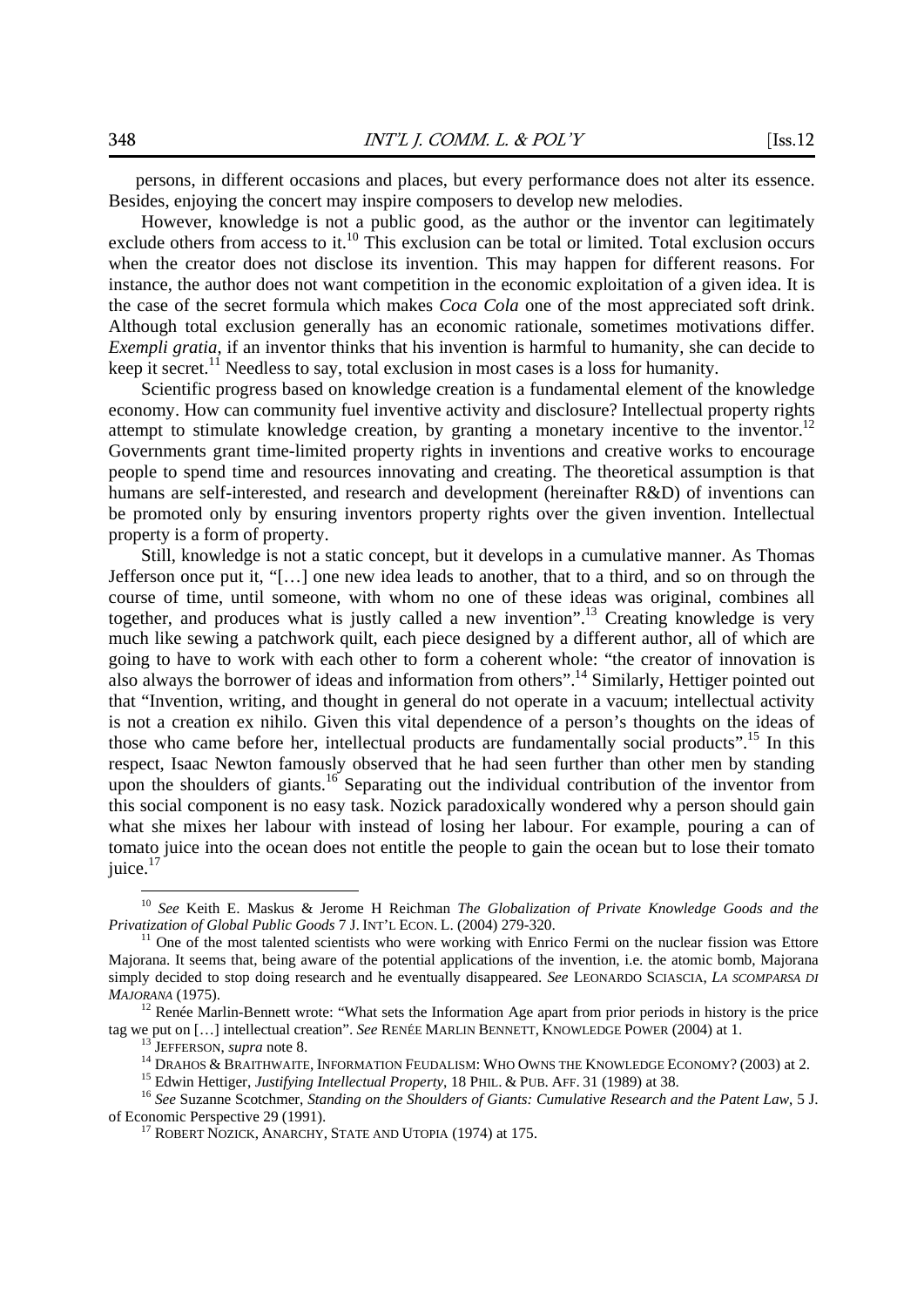Further, although profit is a powerful incentive to creative activity, incentive-based views of creativity are "an impoverished account of what motivates people to create […] people, to a large extent, are naturally disposed to create".18 Great inventors of the past did not innovate merely because of monetary incentives. They may have created for the sake of knowledge, celebrating a deity to secure a place in the afterlife or intellectual or spiritual enlightenment. As Albert Einstein once put it, "who knows scientific research merely by its practical effects, cannot have an adequate opinion about the mood of these inventors [...] and what made them pursue their objectives notwithstanding countless failures. Cosmic religion lavishes such strength".<sup>19</sup> In particular, by cosmic religion he meant "profound joy before the structure of the world and burning desire for knowledge". $^{20}$ 

Thus, some authors have been concerned about the *anti-commons* arising from IP on basic research tools and methodologies<sup>21</sup> as protecting IP would lead to knowledge *feudalism*.<sup>22</sup> As in the Middle Ages a traveller usually had to pay as many tolls as many different properties he crossed during his journey, likewise, modern inventors must respect others' intellectual property rights, paying expensive royalties to use a segment of knowledge necessary for them to do research. The creation of barriers to free movement of ideas represent one of the great dangers posed by the protection of intellectual property rights which can seriously interfere with freedom of research and a series of fundamental human rights.

## *B. Knowledge Diffusion: Access to Knowledge and Its Benefits*

Access to knowledge has a multifaceted aspect, because knowledge itself has both an extrinsic value and an intrinsic one. While this paragraph will adopt an *esoteric* approach, approaching the more evident value of knowledge, the next one will apply an *exoteric* one, focusing on access to knowledge as a human right.

When considering the extrinsic value of knowledge, the necessary premise is that "knowledge is power".<sup>23</sup> If it is true that in stories lies deeper meaning than in the truth taught by life, the *Arabian Nights* tell us the importance of creativity and knowledge. Indeed, what saved Shahrazad from being killed was not her beauty, but her knowledge.<sup>24</sup> In the well-known story, when Shahrazad got married to the sultan, she entertained him, not only displaying her feminine arts, but also telling him stories. He was so fascinated by her stories and so desirous to listen the follow-up to indefinitely suspend her execution night after night. This story teaches us the extrinsic value of knowledge, as a form of individual empowerment in human relations.

<sup>&</sup>lt;sup>18</sup> DRAHOS & BRAITHWAITE *supra* note 14, at 211.<br><sup>19</sup> ALBERT EINSTEIN, *KOSMOLOGISCHE BETRACHTUNGEN ZUR ALLGEMEINEN RELATIVITÄTSTHEORIE* (1988) at 27.<br><sup>20</sup> EINSTEIN, *supra* note 19 at 27.<br><sup>21</sup> Michael Heller & Rebecca *Research* 280 Science 698 (1998); James Boyle, *The Second Enclosure Movement and the Construction of the Public Domain* 66 LAW & CONTEMP. PROBS (2003) 33; Paul David, *Koyaanisquatsi in Cyberspace: The Economics of an Out-of-Balance Regime of Private Property Rights in Data and Information* in INTERNATIONAL PUBLIC GOODS AND INTELLECTUAL PROPERTY, *supra* note 9; SUSAN K SELL, PRIVATE POWER, PUBLIC LAW: THE GLOBALIZATION OF INTELLECTUAL PROPERTY RIGHTS (2003); Graeme B. Dinwoodie & Rochelle Cooper Dreyfuss *International Intellectual Property Law and the Public Domain of Science* 7(2) Int'l J. Econ. L. 431 (2004); Rebecca Eisenberg *Reexamining Drug Regulation from the Perspective of Innovation Policy* 160 J. INSTITUTIONAL & THEORETICAL ECON. 126 (2004). <sup>22</sup> DRAHOS & BRAITHWAITE *supra* note 11 at 1.<br><sup>23</sup> FRANCIS BACON, RELIGIOUS MEDITATIONS OF HERESIES (1597).<br><sup>24</sup> LES MILLE ET UNE NUITS (1986) at 73.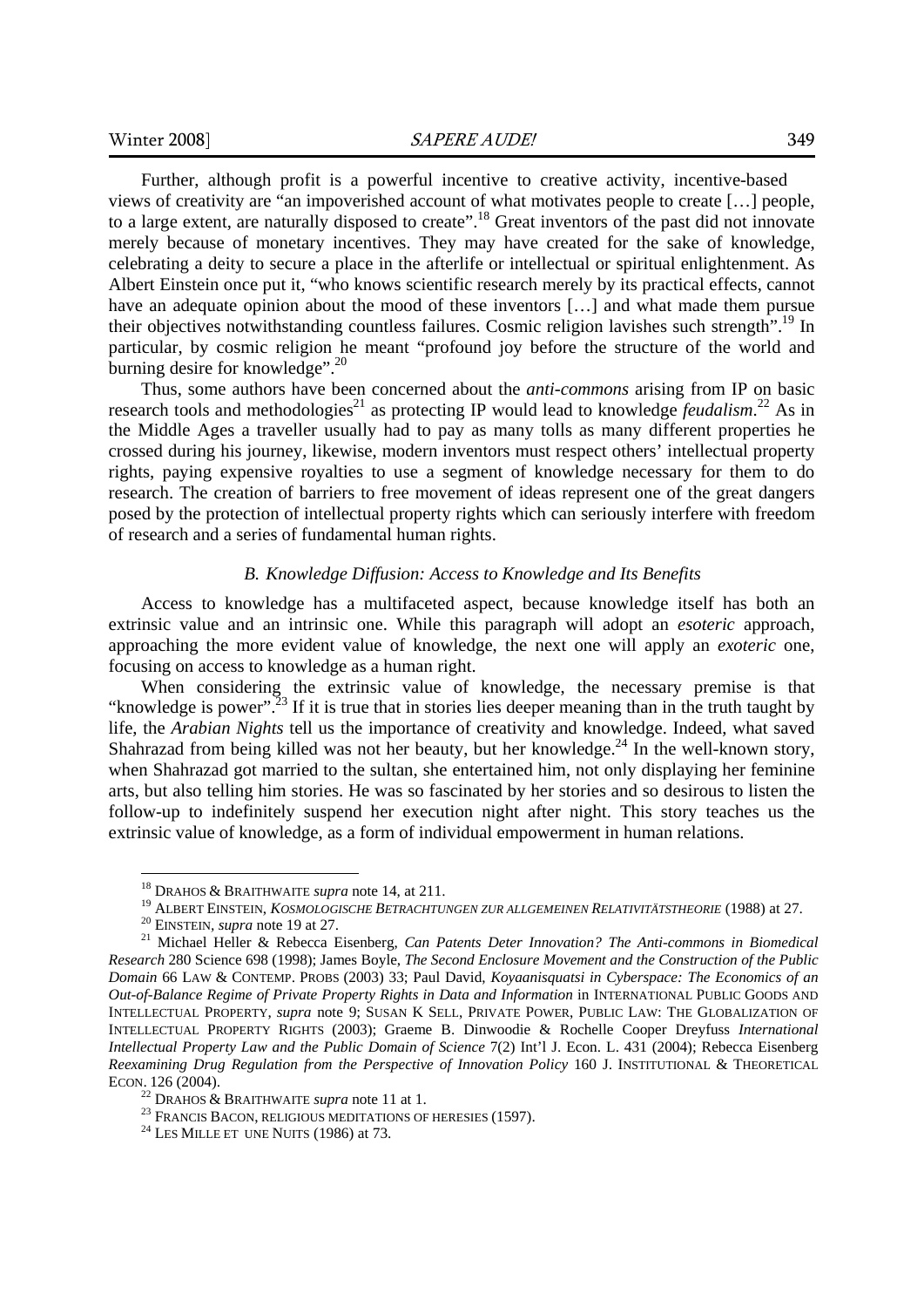In more modern terms, knowledge creates the possibility for innovation, economic development and human welfare. Knowledge is an important source of wealth as a major asset of corporations.<sup>25</sup> Interesting questions arise concerning the sharing of the benefits created by scientific innovation. According to Danny Quah, professor at the London School of Economics, "the more broadly we disseminate each item of knowledge, the greater the social benefit".<sup>26</sup> Indeed, a growing number of apparently extravagant commentators claim that "Knowing how to capture innovation's benefits requires rethinking old assumptions about creation and ownership".27 Can this claim be considered truly erratic? Professor Quah puts forward two arguments. The first, supported by empirical evidence, is a factual one. It is obvious that dissemination takes place only with prior invention. But dissemination also drives invention. As already pointed out, knowledge is build up over time by many people. Ideas are triggered by related ones and all ideas have fuzzy boundaries. Because of its essence, knowledge requires networking and tensions in knowledge dissemination surface in knowledge creation. The second argument is grounded in history. History shows that successful societies favour knowledge dissemination. In the 13<sup>th</sup> century, China had more advanced technology than the West. For instance, Chinese artisans invented the printing press using a moveable type method. But the State tightly controlled that technology and refused to satisfy increasingly broad demand for knowledge. As a result, China's technical lead vanished and has never returned.<sup>28</sup> Therefore, as professor Quah concludes, "Blocking the free flow of knowledge […] diminishes human welfare and puts us on the road of economic extinction".29

## *C. Access to Knowledge as a Human Right*

Knowledge has a value *per se*, in the sense that it shapes human personality. Is it possible to conceptualize access to knowledge as a human right? At a philosophical level, the linkage between personality and thought is magically expressed by the Cartesian proposition "I think, therefore I am".30 Significantly, John Adams wrote "Liberty cannot be preserved without a general knowledge among the people, who have a right, from the frame of their nature, to knowledge, as their great creator, who does nothing in vain, has given them understandings, and desire to know  $[\dots]$ ".<sup>31</sup>

At the legal level, the linkage between knowledge and human dignity has been acknowledged in the aftermath of WWII. At the international level, article 27 of the Universal Declaration of Human Rights<sup>32</sup> (UDHR) acknowledges the right of everyone to share in scientific advancement and its benefits.<sup>33</sup> Although the Declaration is not binding *per se*, surely it

 $^{25}$   $See,$ e.g., Thomas A. Stewart The Wealth of Knowledge, 2001; Thomas A. Stewart Intellectual Capital: The New Wealth of Organizations (1997).

<sup>&</sup>lt;sup>26</sup> Danny Quah, *Knowledge Glut*, Newsweek, *supra* note 6 at 43.<br><sup>27</sup> Sam Palmisano, *The Information Puzzle*, Newsweek, supra note 6 at 62.<br><sup>28</sup> See CURTIS COOK, PATENTS, PROFITS AND POWER –HOW THE INTELLECTUAL PROPERT ECONOMY, 14 (2002).<br><sup>29</sup> Quah *supra* note 26.<br><sup>30</sup> RENE DESCARTES, DISCOURSE ON THE METHOD AND MEDITATIONS (1637), Chapter IV, Paragraph 1. By

these words, the French thinker meant that thought of any kind (and doubt is a mode of thought) requires a thinker. From the fact, therefore, of his doubting all else, he was assured of the necessity of his own existence.<br><sup>31</sup> JOHN ADAMS, A DISSERTATION ON THE CANON AND FEUDAL LAW (1765).<br><sup>32</sup> G.A. Res. 217A U.N. GAOR, 3<sup>rd</sup> Sess., Sup

its benefits" was introduced to make it clear that not everyone could be expected to "participate", but that everyone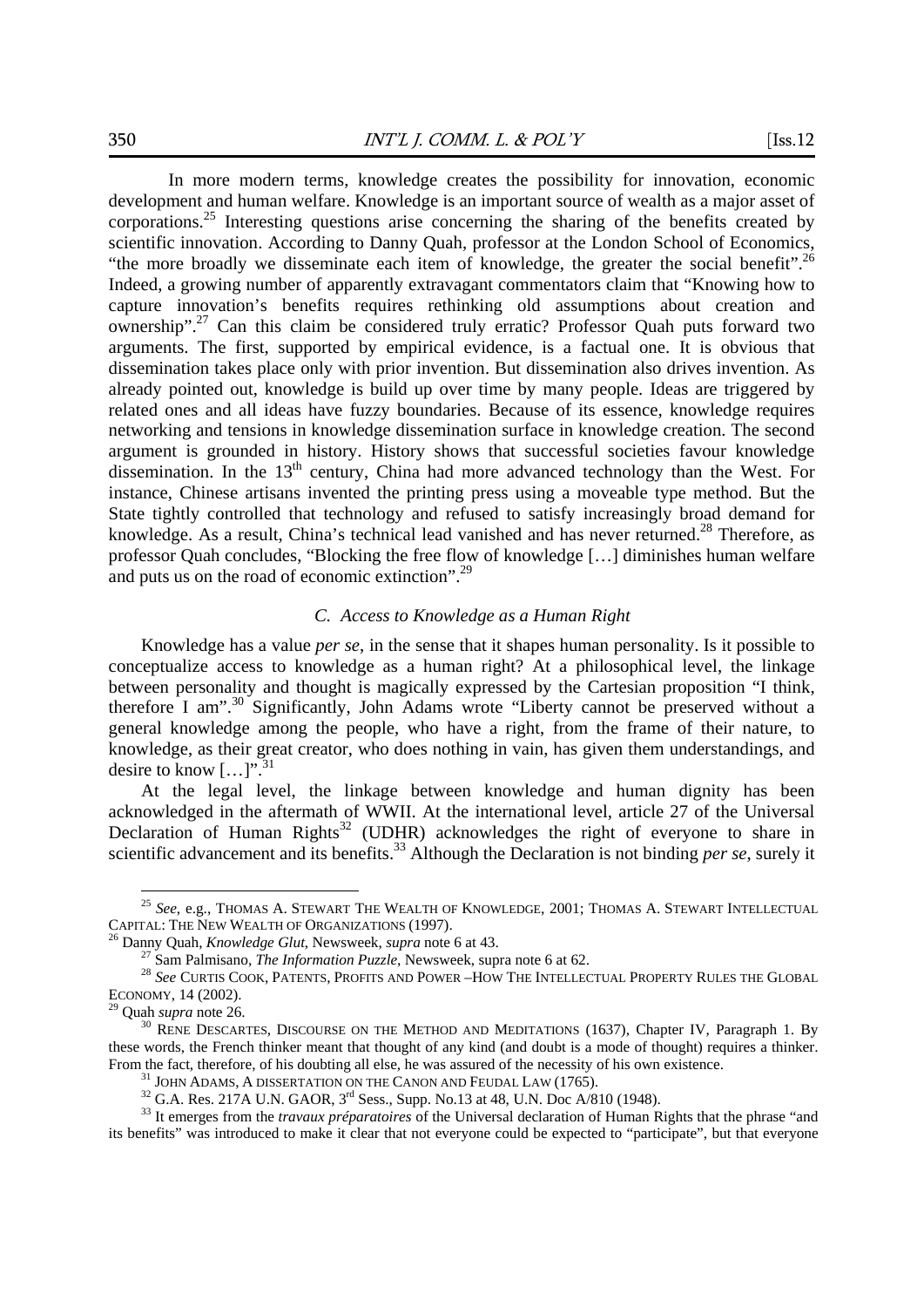is an authoritative source of reference.<sup>34</sup> Moreover, it has gradually assumed the status of customary international law.35 Thus, access to knowledge can be deemed to be a fundamental human right.

Also the International Covenant on Economic, Social and Cultural Rights<sup>36</sup> (ICESCR) recognises the right of everyone "to enjoy the benefits of scientific progress and its applications", $37$  requiring member States to take steps "to achieve the full realization of this right [including] those necessary for the conservation, the development and the diffusion of science and culture".<sup>38</sup> Notably, the ICESCR has the status of a treaty and as such is legally binding on state parties.

At the regional level, article 14 of the 1988 Additional Protocol to the American Convention on Human Rights in the Area of Economic, Social and Cultural Rights<sup>39</sup> (Protocol of San Salvador) recognizes the right of everyone "to enjoy the benefits of scientific and technological progress"40 and that "the steps to be taken by the States Parties to this Protocol to ensure the full exercise of this right shall include those necessary for the conservation, development and dissemination of science, culture and art".<sup>41</sup>

Interestingly, an initiative to produce a draft of a treaty on access to knowledge is currently being led by a coalition of civil society actors.<sup>42</sup> This initiative flows out of a WIPO General Assembly decision to examine proposals for a development agenda that were put forward by Argentina and Brazil in  $2004<sup>43</sup>$  A treaty on access to knowledge was a key part of these proposals. As Helfer points out, "The origins [of the Treaty] are firmly rooted in civil society. In fact, the treaty's genesis resembles the decentralised, open source collaboration models that its text endorses. A diverse group of NGOs, whose members include medical researchers, educators, archivists, disabled people, and librarians from industrialised and developing nations, drafted and circulated numerous suggestions for provisions to be included in the treaty".<sup>44</sup> After extensive negotiations, a decision was adopted by the General Assembly to hold a series of meetings to discuss the issue.<sup>45</sup>

<sup>39</sup> Additional Protocol to the American Convention on Human Rights in the Area of Economic, Social and Cultural Rights, 17 November 1988, OAS Treaty Series n. 69. 40 Protocol of San Salvador Article 14, 2.

41 Protocol of San Salvador Article 14, 1 (b).

<sup>42</sup> The number of these groups is large and their goals diverse. Some focus on development, others on human rights. Still, their common interest is a more balanced regulation of knowledge. *See*, for instance, Peter Drahos, *Access to Knowledge Time for a Treaty*? 9 Bridges 4 (2005) 15-18. 43 Proposal by Argentina and Brazil for the Establishment of a Development Agenda for WIPO, WIPO General

Assembly Document WO/GA/31/11, Geneva 27 September 2004 available at: http://www.wipo.int. 44 Laurence R. Helfer, *Toward a Human Rights Framework for Intellectual Property* 40 U. C. DAVIS L. REV.

972 (2006-2007) 1012. 45 *See* Tove Iren Gerhardsen, *Negotiators Agree to Add Access to Knowledge to WIPO Mandate* INTELLECTUAL

PROPERTY WATCH 14 June 2007, at http://www.ip.watch.org.

should have the right to share in the benefits of scientific advancement.: A/C.3, General Assembly Official Records 1948: Draft International Declaration on Human Rights (E/800), item 179, at 627.<br><sup>34</sup> Scholars emphasize the importance of nonbinding norms, or soft law as a method to promote international

cooperation. *See* Harmut Hillgenberg, *A Fresh Look at Soft Law* 10 EUR. J. INT'L L. 499-515; DINAH SHELTON, COMMITMENT AND COMPLIANCE: THE ROLE OF NON-BINDING NORMS IN THE INTERNATIONAL LEGAL SYSTEM (2003); Kenneth W. Abbott & Duncan Snidal, *Hard and Soft Law in International Governance*, 54 IN'L ORG. 421 (2000).<br><sup>35</sup> See ANDREW CLAPHAM, HUMAN RIGHTS OBLIGATIONS OF NON-STATE ACTORS (2006) p. 86.<br><sup>36</sup> G.A. Res. 2200A, U.N. G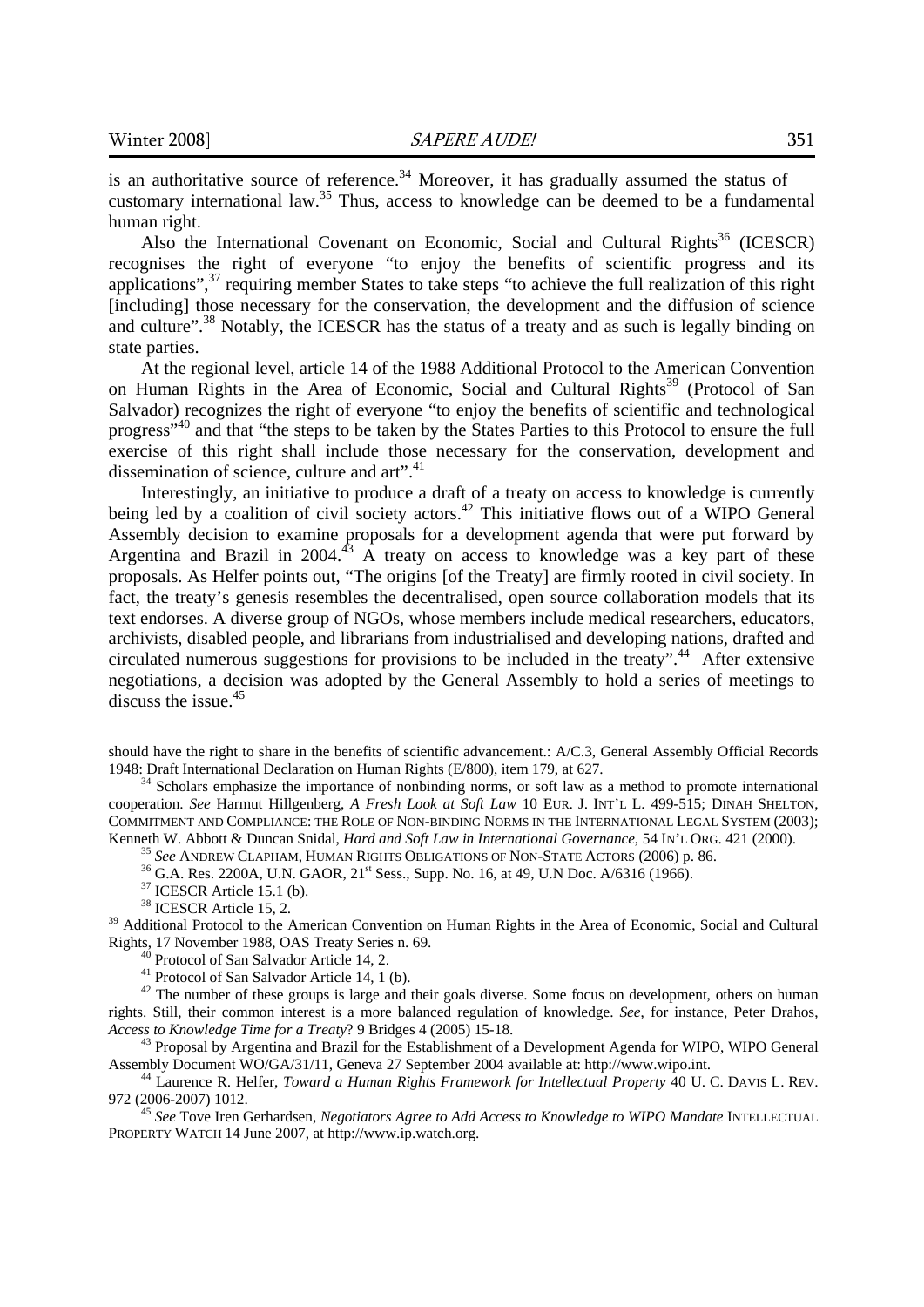The goal of the Draft Treaty -as expressed in its Preamble- would be to create opportunities for the creation and diffusion of knowledge on a global level.<sup>46</sup> Also, the Preamble expresses concerns about an arbitrary expansion of intellectual property and the effect this can have for individual participation to the benefits of science. In more specific terms, the proposed Access to Knowledge treaty has two basic objectives. First, it is aimed at restricting some of the more expansive property rights claims in the areas of patent and copyright (*pars destruens*). In particular, "it endorses *maximum standards* of intellectual property protection to counterbalance the minimum standards approach that intellectual property agreements have followed for more than a century".47 Indeed, the TRIPS Agreement, the most comprehensive international agreement on IP, sets international minimum standards for intellectual property protection.<sup>48</sup> While Members cannot derogate or provide lower ceilings of protection, they still have the right to institute more extensive protection than is required by the Agreement, as long as they apply the general principles of the most-favoured nation clause and national treatment under the Agreement. Thus, any intellectual property agreement negotiated subsequent to TRIPS can only create similar or higher standards-commonly known as *TRIPS-plus*. The problem is that this allowance does not set maximum levels of protection.<sup>49</sup> In their vest of intellectual capital exporters, industrialised countries have increasingly used bilateral and regional investment agreements in a strategic fashion to incorporate *TRIPS-plus* commitments that they would have not been able to obtain in the WTO.<sup>50</sup> In their vest of intellectual capital importers, developing countries would benefit from laxer levels of protection. However, these countries generally accept higher IP standards to obtain favourable concessions in other areas, notably agriculture. Thus, some authors compared the rationale of investment agreements to a form of imperialism, similar to the Roman strategy '*divide et impera*'.<sup>51</sup> As Helfer highlights, "By placing a mandatory ceiling on how high these standards can rise, the proponent of the A2K Treaty are attempting to counteract the upward drift of intellectual property rules".<sup>52</sup>

However, the Treaty has not a mere negative approach, but has a propositive nature as well, in that it is aimed at promoting open source models of innovation and creativity, expanding and enhancing the knowledge commons.<sup>53</sup> This is the most interesting part of the treaty: although

<sup>&</sup>lt;sup>46</sup> Draft Text of the Access to Knowledge Treaty, 9 May 2005, available at http://www.cptech.org.

<sup>&</sup>lt;sup>47</sup> Helfer, *supra* note 44.<br><sup>48</sup> Article 1 of the TRIPS Agreement reads as follows: "Members may, but shall not be obliged to implement in their law more extensive protection than is required by this Agreement." Agreement on Trade-Related Aspects of Intellectual Property Rights (TRIPS Agreement) Annex 1C to the Marrakesh Agreement Establishing the World Trade Organization, 33 ILM 1994, p. 1197 ff. in force since 1 January 1995.

<sup>&</sup>lt;sup>49</sup> On bilateral IP negotiation, see e.g. Valentina Vadi, *Access to Essential Medicines and International Investment Law: The Road Ahead* 8 J. WORLD TRADE & INVESTMENT 4 (2007) 505-532; Laurence R Helfer, *Regime Shifting: The TRIPS Agreement and New Dynamics of International Intellectual Property Lawmaking* 29 YALE J. INT'L L. 1 (2004); Mohammed El Said, *The Road From TRIPS-Minus to TRIPS, to TRIPS-Plus: Implications of IPRs for the Arab World* 8 J. WORLD INTEL. PROPERTY (2005) 53-65; Rosa Castro Bernieri, *Intellectual Property Rights in Bilateral Investment Treaties and Access to Medicines: The Case of Latin America* 9 J. WORLD INTEL. PROPERTY 5 (2006) 548-572; Frederick M Abbott, *Toward a New Era of Objective Assessment in the Field of TRIPS and Variable Geometry for the Preservation of Multilateralism* 8 J. INT'L ECON. L. 1, 77-100.<br><sup>50</sup> *See* M. RYAN, KNOWLEDGE DIPLOMACY –GLOBAL COMPETITION AND THE POLITICS OF INTELLECTUAL

PROPERTY (1998) 92. 51 *See* Peter Drahos, *Expanding Intellectual Property's Empire: The Role of FTAs*, 2003 at http://www.grain.org

<sup>/</sup>rights/tripsplus.cfm?id=28#. 52 Helfer, *supra* note 44. 53 Kal Raustiala, *Density and Conflict in International Intellectual Property Law*, <sup>40</sup> U. C. DAVIS L. REV. <sup>1021</sup>

<sup>(2006-2007)</sup> 1036.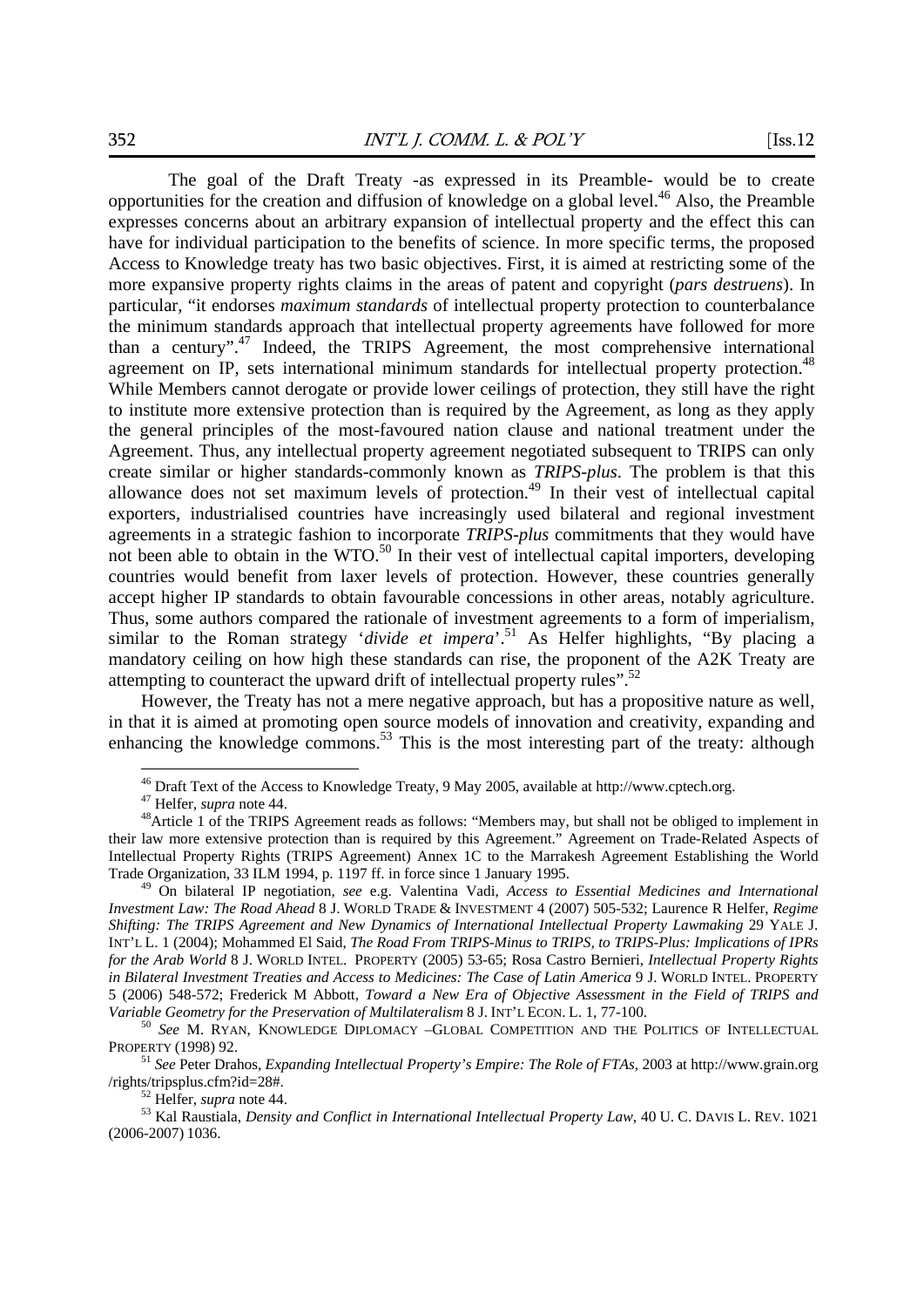revision is needed, this chaotic *pars construens* has the potential to promote further reflection and intellectual effort.

Bearing the "fingerprints of multiple authors with different (if not divergent interests)"<sup>54</sup> the actual draft consists of a bundle of ideas on how to promote and protect access to knowledge. It is now for the drafting committee to extract from this pool of ideas the most relevant ones. However, a detailed rules-based treaty is not the only option. Another possibility is to draft a framework treaty containing a few general principles essentially declarative in nature, drawing on the existing human rights framework and widely accepted principles.<sup>55</sup> More specific and enforceable obligations could each become the subject of an annex to the treaty.

Barton and Maskus argue that the agreement could be structured around open access for inputs (coordination of scientific projects) and open access to outputs (research results). Moreover, the agreement could include provisions for preferential treatment for developing countries.56 Interestingly, Musungu doubts that an A2K Treaty can be limited to the WIPO, because this would imply that intellectual property is the main (if not the only) means to frame access to knowledge. Thus, he recommends that such a treaty should be pursued in the frame of UN-wide discussion.57

In conclusion, Access to Knowledge Treaty is an ambitious initiative whose major merits rests on the fact of being elaborated by a group of technical experts from different disciplines and background. This various composition enables the synopsis of a wide range of different perspective on the topic. Further, the document at least provides a starting point for further discussion, crystallising a series of different approaches and demands. Crucially, the treaty's proponents strongly support the view that "access to knowledge is a basic human right, and that restrictions on access ought to be the exception, not the other way round."58 As Helfer further points out, although the draft text does not expressly mention human rights nor cite the ICESCR or the UDHR, many of its provisions echo the human rights discourse,  $59$  thus enriching discussion on human creativity with all inter-wined human rights and, fundamentally, human dignity.

## *D. Access to Knowledge as a Key Instrument to Development*

Development constitutes one of the most important challenges facing the international community. This challenge has been widely acknowledged in many international fora since the Declaration on the Right to Development.<sup>60</sup> The United Nations has recently established a firm commitment to address the problems affecting developing countries and less developed countries.<sup>61</sup> Similarly, in the context multilateral trade negotiations, the Doha Development Agenda was launched at the WTO 4<sup>th</sup> Ministerial Conference, in November 2001.

<sup>&</sup>lt;sup>54</sup> Helfer, *supra* note 44, 1012.<br><sup>55</sup> *See* Edward Kakwa, *Some Comments on Rulemaking at the World Intellectual Property Organization, 12* DUKE J. COMP. & INT. L. 179 (2002) (discussing the WIPO's attitude to issue soft-law instruments). 56 John Barton & Keith Maskus, *Economic Perspectives on a Multilateral Agreement on Open Access to Basic* 

*Science and Technology*. The speakers presented at *The World Trade Forum*, Berne (June 16-17 2003). 57 Sisule Musungu, *Rethinking Innovation, Development and Intellectual Property in the UN: WIPO and* 

*Beyond* Research Paper (2005) 17, at http://www.quno.org .<br><sup>58</sup> William New, *Experts Debate Access to Knowledge* INTELL. PRO. WATCH Feb 15, 2005.<br><sup>59</sup> Helfer, *supra* note 44.<br><sup>60</sup> G.A. Res. U.N. Doc. A/RES/41/128 (1986)

<sup>61</sup> G.A. Res. U.N. Doc. A/RES/55/2 (2000).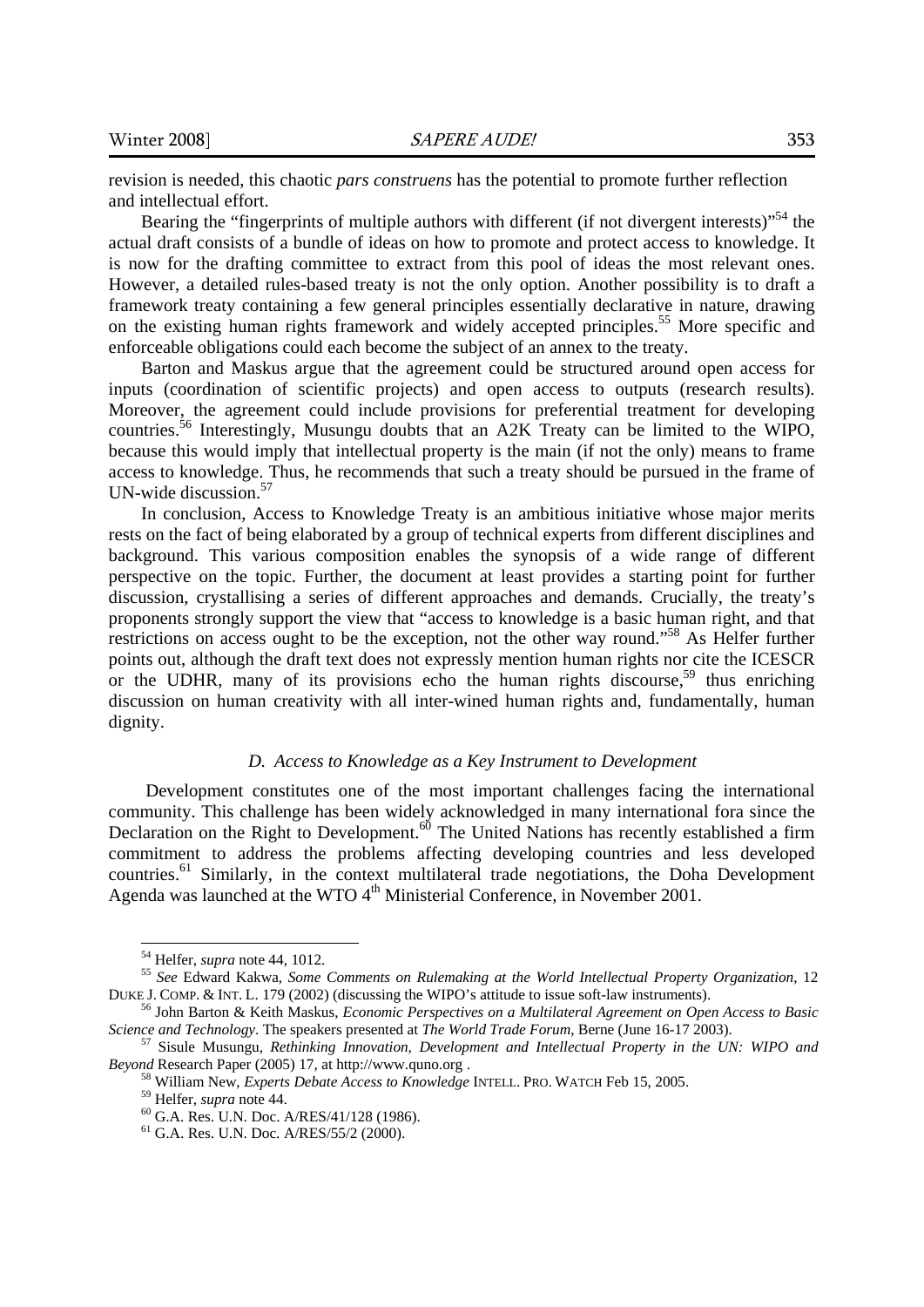Technological innovation and creative activity are generally recognised as important means to stimulate economic development and welfare: "technology has always been important to economic wellbeing; the current technological context makes it critical to development".<sup>62</sup> Actually, development is seen "as less like the construction business and more like education in the broad and comprehensive sense that covers knowledge, institutions and culture".<sup>63</sup> In other words, development seems about "improving the quality of people's lives, expanding their ability to shape their own futures".<sup>64</sup>

In many areas a significant knowledge gap continues to separate the wealthy nations from the poor.<sup>65</sup> Actually, intellectual property protection is intended as an instrument to promote technological innovation and the transfer of technology.66 Indeed, in the Preamble of the TRIPS Agreement, the Member States recognize "the underlying public policy objectives of national systems for the protection of intellectual property, including developmental and technological objectives".67

However, commentators caution that the significance of IP in economic activity differs across countries depending on the amount of resources devoted to creating intellectual assets.<sup>68</sup> Particularly, in the relationship between IP protection and development, the critical point is the ratio knowledge owned and the knowledge needed by a country to develop a given economic sector.<sup>69</sup>

Does IP help developing countries to promote research and to gain access to appropriate technologies to promote their development? Where there is lack of domestic research and production capacity, a further issue is whether an IP system can ensure affordable imported products for consumers. Indeed, all developing countries are net importers of IP while industrialised countries, are IP exporters.70 Therefore, it may be in the South's interest to provide lower patent protection. $71$ 

Historically, when the developed countries themselves were industrialising and developing, they put no constraints on their right and freedom to design their own regimes to suit their circumstances. All countries at some point used the strategy of *free riding* that is taking the benefit of scientific innovation without meeting its costs. As the producer has to face competition from the free-rider, in economic theory, free-riding is not bad *per se*. It becomes economically inefficient only if it reaches levels that deter producers from investing in R&D.<sup>72</sup>

 $\overline{a}$ 

 $^{67}$  TRIPS Agreement, Preamble.<br> $^{68}$  Braga, Fink & Paz Sepulveda, *supra* note 9 at 254.

<sup>69</sup> See, e.g., David M. Gould & William C. Gruben, *The Role of Intellectual Property Rights in Economic Growth* 48 J DEVELOPMENT ECON. (1996), 324.<br><sup>70</sup> On the North-South asymmetries, *see* e.g., CARLOS CORREA, INTELLECTUAL PROPERTY RIGHTS, THE WTO

AND DEVELOPING COUNTRIES (2000), 5-6. 71 *See* e.g. Judith Chin & Gene Grossman, *Intellectual Property Rights and North-South Trade* NBER Working

<sup>&</sup>lt;sup>62</sup> U.N.C.T.A.D., WORLD INVESTMENT REPORT FOREIGN DIRECT INVESTMENT AND THE CHALLENGE OF DEVELOPMENT (1999) 195.<br><sup>63</sup> WORLD BANK, THE QUALITY OF GROWTH (2000), XXIII.<br><sup>64</sup> WORLD BANK, *supra* note 63.<br><sup>65</sup> See, e.g. Margaret Chon, *Intellectual Property and the Development Divide* 27 CARDOZO L. REV. 2821, 2853

<sup>(2006). 66</sup> Keith E. Maskus & Mohan Penubarti, *How Trade Related Are Intellectual Property Rights?* 39 J. INT'L

ECON. (1995), 227-248.

Paper n. 2769, 1988.<br><sup>72</sup> Peter Drahos, *Introduction*, GLOBAL INTELLECTUAL PROPERTY RIGHTS – KNOWLEDGE, ACCESS AND

DEVELOPMENT, PETER DRAHOS AND RUTH MAYNE (EDS.) 2002, at 4.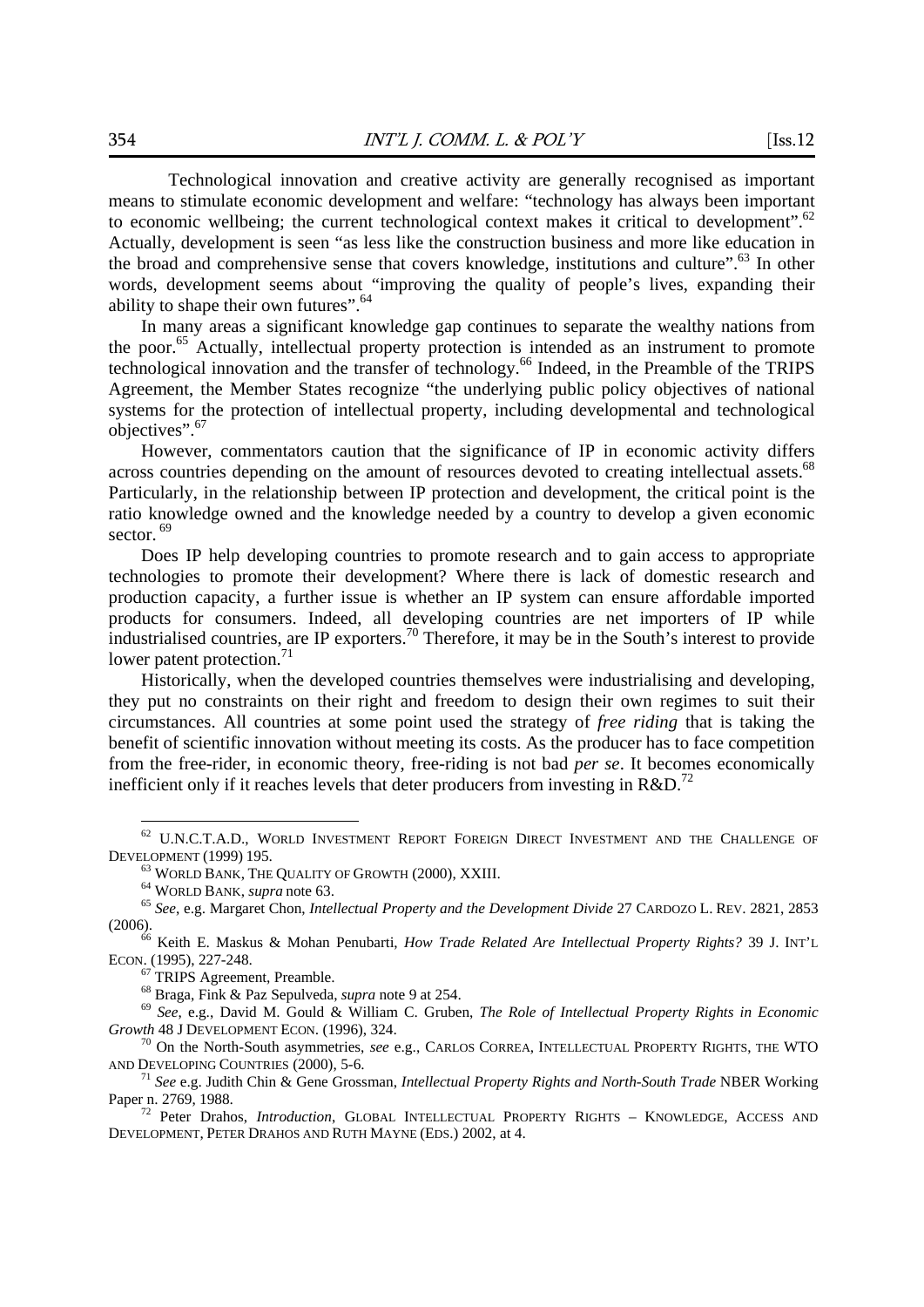-

Economic literature has reached controversial results about the relationship between IP and development. The consensus of industrialised countries about IP appears not to be based on the theoretical- empirical literature on patents but "on the political economy considerations surrounding this policy, i.e., on the demand and supply of patent protection".<sup>73</sup>

To sum up, while innovation and access to knowledge are generally considered to be a key factor of development, it is controversial whether the IP protection is the best means to ensure access to knowledge while promoting innovation. Its impact on development must be carefully assessed on a case-by-case basis. IP protection is a policy tool which may *de facto* produce benefits as well as costs depending on a country's specificities. Action is therefore needed to ensure that the costs do not outweigh the benefits of IP protection.

#### **III. KNOWLEDGE GOVERNANCE**

#### *A. Intellectual Property or the State of Play*

Widespread access to knowledge and its benefits is the real basis for sustainable human development and for further research. If knowledge is crucial to human welfare under many perspectives, so is its governance. How should society regulate its most precious resource? In abstract terms, two different models of knowledge governance are conceivable. The first one is characterised by a proprietary approach, the second describes managing knowledge as commons. Instead of relying on exclusion, this regulatory approach is based on access.

Giving a look at proprietary approaches to knowledge governance, the question is whether intellectual property provides an adequate balance between knowledge creation and knowledge diffusion. Intellectual property rights give their owners the legal enforceable power to produce and commercialise the patented good in an exclusive manner and to prevent others from using an intellectual creation.<sup>74</sup> Under the classic theory, IPRs would have both the private finality of remunerating the inventor and the public aim of promoting research therefore enhancing human welfare.<sup>75</sup>

From a functional angle, IPRs would be meant to the final disclosure of a certain process or product. Patents induce inventors to disclose their inventions when otherwise they would rely on secrecy, and facilitate knowledge about and use of inventions. Indeed, after the expiration of the patent, the knowledge is owned by the public.<sup>76</sup> The temporal limits to the monopoly rights granted to inventor and the condition of adequate commercialisation of the given product show the instrumental character of patents. If patent owner does not fulfil his obligations, the IPRs system provides *ad hoc* remedies. Where rightly intended in the light of their purposes, IPRS are rights instrumental to the realisation of other fundamental human rights.

<sup>73</sup> Julio J. Nogués, *Social Costs and Benefits of Introducing Patent Protection for Pharmaceutical Drugs in Developing Countries* in *THE WTO, INTELLECTUAL PROPERTY RIGHTS AND THE KNOWLEDGE ECONOMY*, *supra* note 9,  $325-354$ .<br><sup>74</sup> From an historical perspective, systematic protection of intellectual property rights can be traced back to

Renaissance Italy. The Venetian government allowed glassmakers to export their products, but not their craft. By the XV century, patents were introduced to reward strangers who brought new knowledge to Venice. *See* David, *supra* note 8. 75 Mazzoleni & Nelson call this the *invention motivation* argument. *See* Roberto Mazzoleni & Richard R.

Nelson, *Economic Theories about the Benefits and Costs of Patents XXXII J.* ECON. ISSUES 4 1032 (1998)<br><sup>76</sup> Mazzoleni & Nelson call this the *invention dissemination* argument. *See Mazzoleni & Nelson supra* note 75.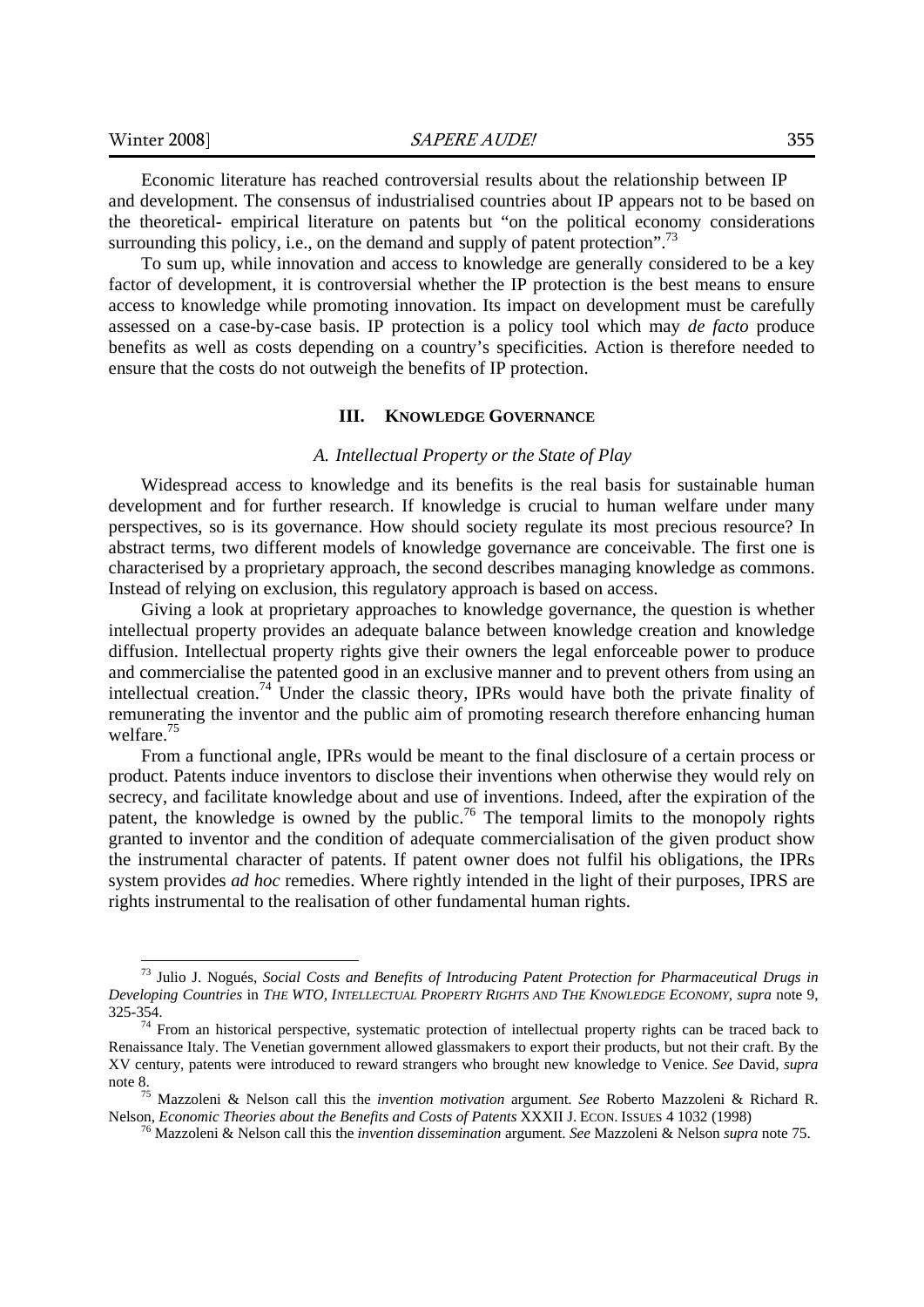However, by granting exclusive rights, patents restrain competition and determine high prices thus obstructing access to knowledge. Monopolies or oligopolies may lead to less than optimal dissemination of new knowledge and to abuse of the dominant position in a given market.<sup>77</sup> With regard to this market distortion, some authors argue that besides imposing high costs on consumers, IP would retard innovation too. If individuals only innovate to capture or hold a share of the market, they may not increase their rate of innovation with stronger intellectual property rights when their share of the market is already guaranteed. In any case, authors, artists and innovators face mounting barriers to follow-on innovation.78

IP approaches have become stronger than ever since the inception of the TRIPs Agreement<sup>79</sup> under the aegis of the WTO System. $80^{\circ}$  While the Agreement sets minimum standards, according to many observers, most of its terms are based on the prevailing standards in developed countries. The major consequence is that developing countries have to strengthen the legal protection of IPRs. The Agreement also makes disputes between members subject to the WTO dispute settlement procedures.

The TRIPS attempts to strike a balance between the long term social objective of providing incentives for future inventions, and the short term objective of allowing people to use existing inventions and creations: "The protection and enforcement of intellectual property rights should contribute to the promotion of technological innovation and to the dissemination of technology, to the mutual advantage of producers and users of technological knowledge and in a manner conducive to social and economic welfare, and to a balance of rights and obligations".<sup>81</sup> However, the flexibilities *de iure* provided by TRIPS, have been extremely difficult to implement *de facto*, mainly because of political pressures.

## *B. Open Access Models of Knowledge Creation: A Paradigm Shift?*

Many recent studies support the development of an alternative system of knowledge creation.82 In this context, the concept of *open knowledge* seems to be an attractive formula since knowledge is, by its very essence, stratified and floating. The key element of this paradigm shift is the idea that there is a strategic advantage in sharing ideas<sup>83</sup>, because of the improved identification and allocation of human creativity. An outstanding example of the *commons-based peer production* is Wikipedia,<sup>84</sup> the free online encyclopaedia that thousands of people are voluntarily writing and placing under free licenses as gift to the world.

<sup>77</sup> *See*, e.g, Robert D. Anderson & Hannu Wager, *Human Rights, Development, and the WTO: The Cases of* 

<sup>&</sup>lt;sup>78</sup> See Rosemarie Ham Ziedonis, *Don't Fence Me In: Fragmented Markets for Technology and The Patent Acquisition Strategies of Firms 50 MANAGEMENT SCIENCE 6 (2004) 804-820.* 

<sup>&</sup>lt;sup>79</sup> Agreement on Trade-Related Aspects of Intellectual Property Rights (TRIPS Agreement), *supra* note 48.<br><sup>80</sup> For a detailed commentary, *see* e.g. DANIEL GERVAIS THE TRIPS AGREEMENT: DRAFTING HISTORY AND ANALYSIS (2003).<br><sup>81</sup> TRIPS Agreement, Article 7.

<sup>82</sup> See CASS SUNSTEIN, HOW MANY MINDS PRODUCE KNOWLEDGE (2006); HENRY CHESBROUGH, WIM VANHAVERBEKE & JOEL WEST, OPEN INNOVATION: RESEARCHING A NEW PARADIGM (2006); HENRY CHESBROUGH, OPEN BUSINESS MODELS: HOW TO THRIVE IN THE NEW INNOVATION LANDSCAPE (2006); YOCHAI BENCKLER, THE WEALTH OF NETWORKS (2006).<br><sup>83</sup> Indeed, many growing companies have figured out a way to pool and leverage shared information, like

Google. In the digital environment, some providers offer their information and services for free while charging for ancillary services.

<sup>84</sup> Wikipedia is the biggest multilingual open access encyclopaedia on the internet at http://en.wikipedia.org. *See* DON TAPSCOTT & ANTHONY WILLIAMS, WIKINOMICS: HOW MASS COLLABORATION CHANGES EVERYTHING (2006).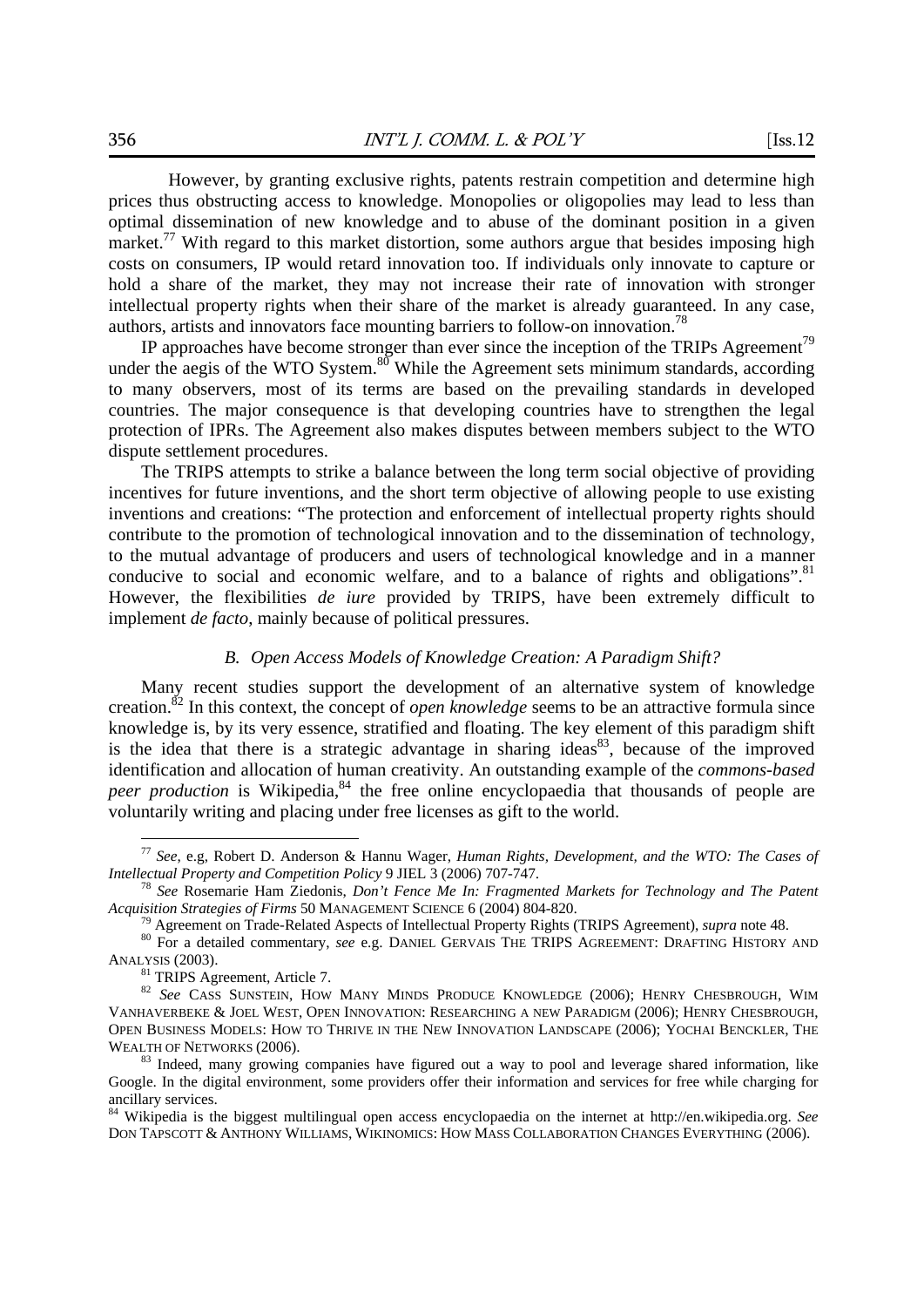-

The US academic community has become one of the principal defender of the public domain.<sup>85</sup> In particular, academics are duelling to coin the definitive jargon for this phenomenon: some call it *distributed creativity*; others *peer production*, or *commons production* or *opensource business model*. Is this shift a mere organizational tool or a new paradigm in knowledge creation? According to professor Moglen "we are talking not merely about a form of production or a system of industrial relations, but also about the beginning of a social movement with specific political goals [...]".<sup>86</sup>

This emerging trend has reached its major dimension in the software field. $87$  In the 1960s software manufacturers made its source code available in order to facilitate the diffusion of their operating system on the market. Through the source code, other programmers could understand the way it worked and eventually copy and modify it.<sup>88</sup> However, since the 1980s, companies have begun hiding the source code made object of copyright protection.

Nowadays the Open Source movement rejects the practice of keeping source code secret, holding that source code should be freely accessible and available. The Open Source movement traces its roots in the Free Software Movement.89 While the two movements are both working toward the goals of making all software free of intellectual property restrictions, the Open Source movement takes a more pragmatic approach, basing its arguments on the economic and technical merits of making source code freely available, rather than the moral and ethical principles that drive the Free Software Foundation. In other words, while Open source is a development methodology; free software is a social or philosophical movement. To explain the rationale of the extraordinary flourishing of the Free Software idea, both the theoretical argument and the practical one will be scrutinized.

The underlying philosophy of the Free Software Movement is that software should free in the sense that should be publicly available or accessible without restraint. More precisely, this philosophy refers to four kinds of freedom for the users of software: the freedom to run a program for any purpose; the freedom to study how the program works, and adapt it to contingent needs; the freedom to redistribute copies; the freedom to improve the program, and release improvements to the public, so that the whole community will benefit. Further, the socalled copy-left rule requires that, when redistributing the program, the use of the central freedoms must be available to users. The goal of this provision is maintaining the central freedoms over time. In essence, free software is an attempt to guarantee certain rights for both

<sup>&</sup>lt;sup>85</sup> The term public domain generally indicates information resources free from intellectual property rights.

<sup>86</sup> Eben Moglen *Freeing the Mind: Free Software and the Death of Proprietary Culture* key note address at the University of Maine Law School's *Fourth Annual Technology and Law Conference*, Portland, Maine, (June 2, 2003), at http://emoglen.law.columbia.edu/publications/maine-speech.html . For a critical appraisal, *see* Severine Dusollier, *The Master's Tools v the Master's House: Creative Commons v Copyright* 29 COLUMBIA J. L. & ARTS (2006) 271- 293. 87 *See*, e.g, Alessandro Nuvolari, *Open Source Software Development: Some Historical Perspectives*'

Eindhoven Centre for Innovation Studies, Faculty of Technology Management, Eindhoven University, The Netherlands, Research paper at http://opensource.mit.edu/papers/nuvolari.pdf .

<sup>&</sup>lt;sup>88</sup> Source code is the computer language in which the instructions of the program are expressed. Without the source code it is very difficult to understand how a program works and write another program that might work in connection with it.<br><sup>89</sup> On the differences between the two movements, see *Why Free Software is Better than Open Source* at

http://www.gnu.org/philosophy/free-software-for-freedom.html and *Open Source and Free Software* at http://www.slackbook.org/html/introduction-opensource.html.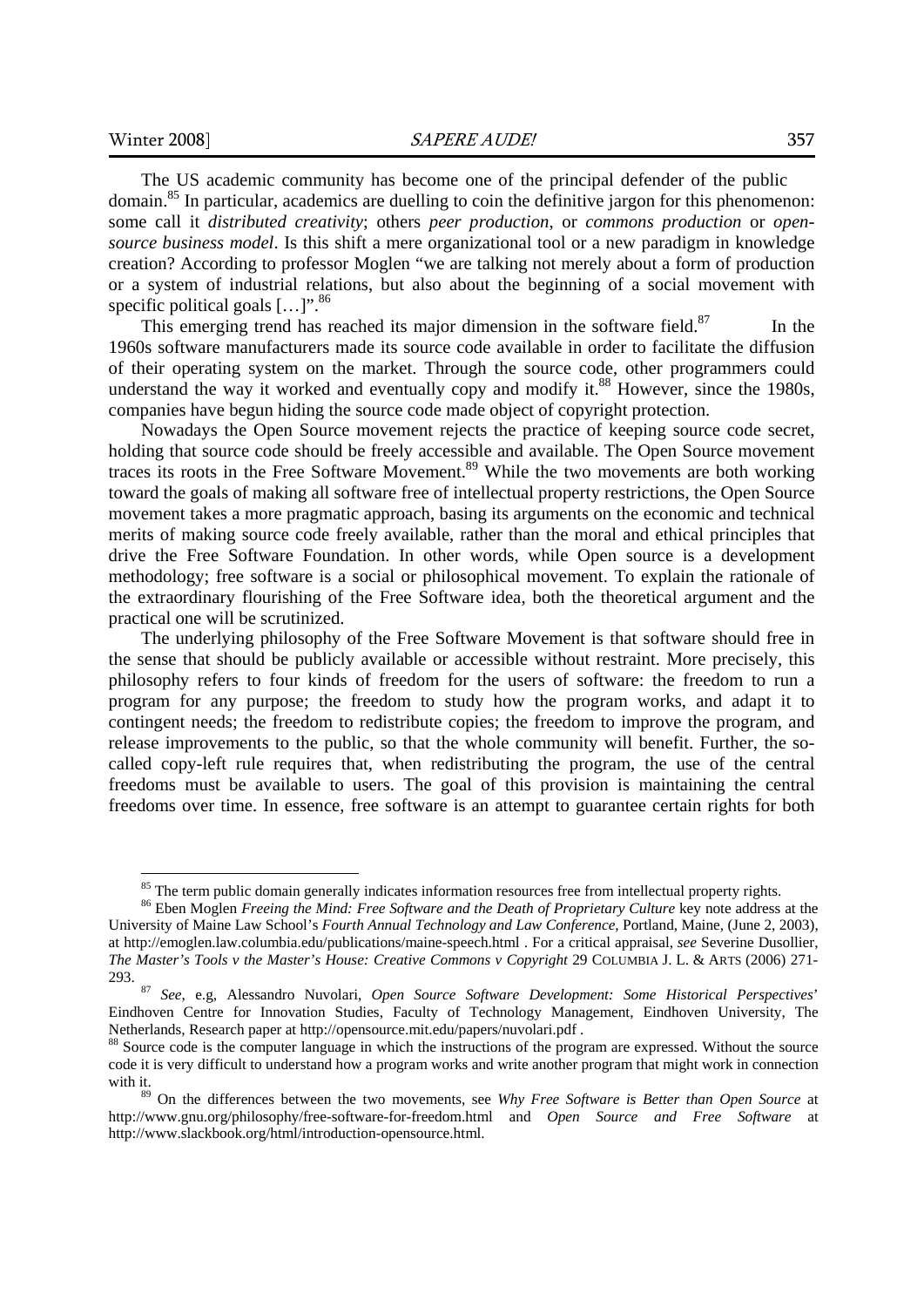users and developers and, as Boettiger and Burk point out, it "is strongly grounded in concepts of communality and sharing  $\left[\ldots\right]$ ".<sup>90</sup>

The major pillar of the Open Source movement is the assumption that open source provides a superior production method. Open source would be a better means of producing software than the traditional hierarchical firm model, as its products would display higher quality, shorter development time and lower production costs because it benefits from decentralised production. As a methodology, open source has much in common with the culture of science. Besides, through open source programmers can develop something society really needs.

Free software does not mean gratuitous or non-commercial: "Free software is a matter of liberty, not price".<sup>91</sup> Commercial development of free software has an increasing importance. Actually, open-source software is run by companies,  $92$  financial institutions and governments. In the last few years, dozens of countries, including Peru,<sup>93</sup> China, India, Brazil and South Korea have begun moving away from proprietary, closed software and toward an open-source model in which programming technology is free and shared. Open source is a revenue generator. Conventional economics, which has little to do with altruism, would not have predicted any of this. But then economics itself is changing; Thomas Schelling, Nobel Laureate in Economics, showed that people tend to co-operate a lot more than traditional, rational economic models say they will.<sup>94</sup> Economic models of selfishness and competition evolve under pressure from the open-source philosophy: connection to the others has an important role in shaping our own world.

### **IV. ACCESS TO KNOWLEDGE AND ITS BENEFITS ON THE PHARMACEUTICAL FIELD**

#### *A. Knowledge Creation in the Pharmaceutical Field*

In the context of the human right to health, there are both obligations relating to the *distribution* of the benefits of scientific research (medicines) and obligations relating to their *creation*. Medical research is fundamental for the fight against illnesses. The very essence of the right to health includes obligations on States to promote medical research.<sup>95</sup> As the High Commissioner puts it, "The obligation on States to fulfil the right to health includes the need for States to take positive measures including through fostering research into trade-related areas".<sup>96</sup>

Scientific research is often multidisciplinary and multinational. Importantly, as scientific knowledge builds on past knowledge, it requires information transfer and collaboration. The point is whether patents can be considered a *condicio sine qua non* for medical R&D or whether different methods can be envisaged. Traditionally, pharmaceutical patents have been considered to be necessary to promote medical research. In particular, the monopoly created by the grant of

<sup>&</sup>lt;sup>90</sup> Sarah Boettiger & Dan L. Burk, Open Source Patenting 1 J. INT'L BIOTECH. L. (2004) 221-231.

<sup>&</sup>lt;sup>91</sup> The Free Software Definition is available at http://www.gnu.org/philosophy/free-sw.html.<br><sup>92</sup> IBM, that each year files more than 3,000 patents, is the leading proponent of open-source software. In January 2005, IBM made 500 software patents available to developers working on open-source projects. Then in October, the company offered all its patents royalty –free to anyone designing standards for the health and education industries.<br><sup>93</sup> See: Use of Free Software in Government Agencies Law at http://www.opensource.org<br><sup>94</sup> THOMAS SCHELL

Related Aspects of Intellectual Property Rights on Human Rights, U.N. Doc. E/CN.4/Sub.2/2001/13 ¶ 30. 96 High Commissioner *supra* note 95.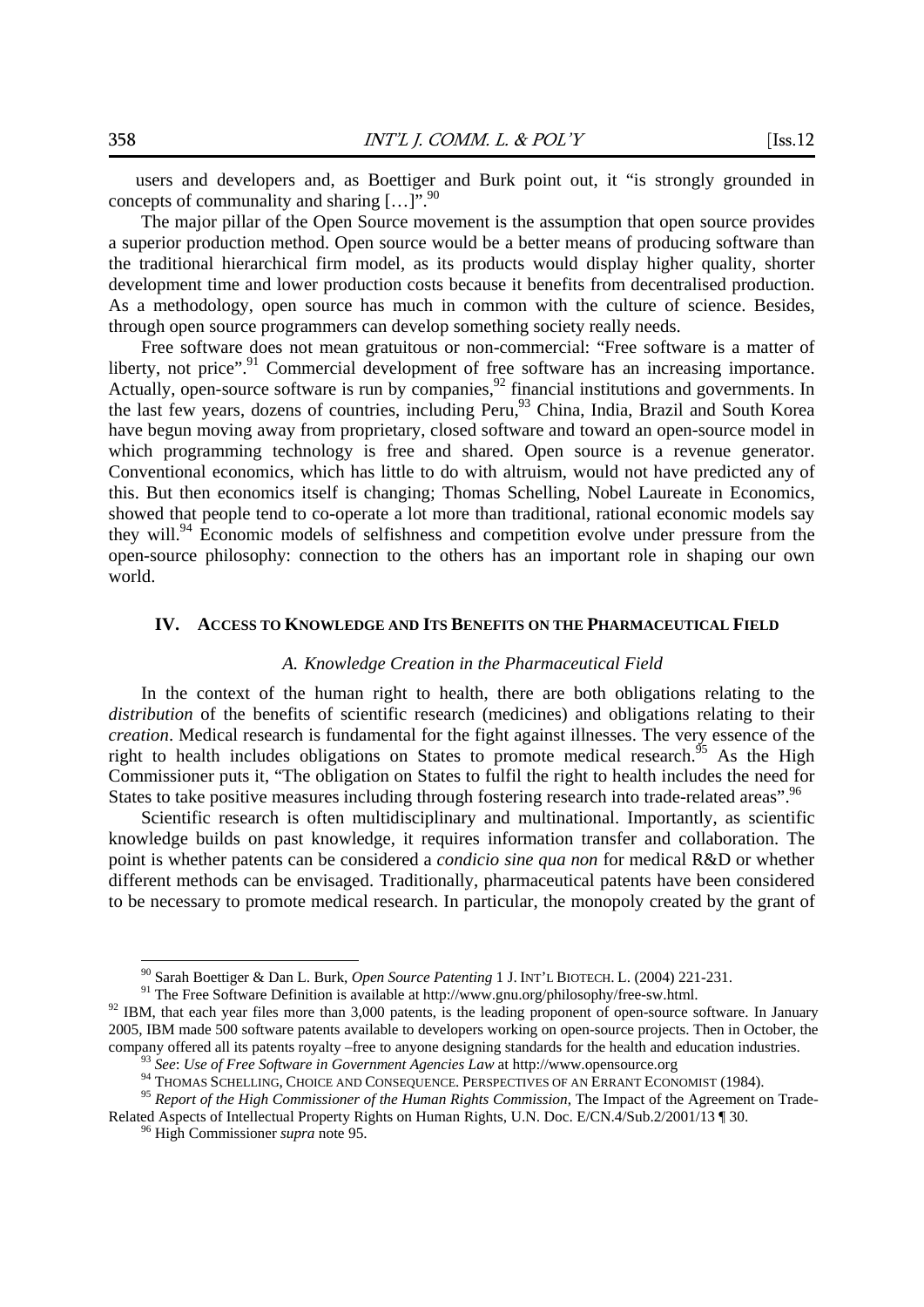-

a pharmaceutical patent from the relevant authorities would allow the inventor to recover the costs and help stimulate further research.

However, pharmaceutical patents present a series of flaws. A first problem is given by the fact that pharmaceutical companies do not invest in products oriented primarily to the developing world market. For instance, only 13 of 1223 new drugs marketed between 1975 and 1997 were specifically developed to treat tropical diseases (and only four of these were the result of pharmaceutical industry R&D).<sup>97</sup> The fact is that when there is no market, patents will not help create that market.

Second, as patents are increasingly becoming corporate assets that reflect a company competitiveness on the market, many patents cover *me-too drugs*, drugs that are just different enough to be considered novel for the purposes of patent protection, but in fact have similar effects as prior patented drugs. With me-too drugs, the economic gain for the patent holders is likely to be significant, but real scientific progress is mystified.

Third, the practice of granting broad patents – especially in the area of biomedical researchcan lead to the concentration of control over the dissemination of drugs in the hands of certain companies:<sup>98</sup> "Questionable IPRS may give rise to significant competitive concerns, and they may also obstruct innovation. Sham litigation can paralyse technological progress for years [as] dominant companies may use their IPRS in an anticompetitive manner and prevent new products from coming into the market".<sup>99</sup> Beside possible abuses of dominant position,  $100$  loose standards for the grant of patents may contribute to *ever-greening* phenomenon: a process where patenting minor innovations to patented molecules can effectively extend the life of the patent beyond the original twenty years.

Fourth, patents can be used to block research efforts.<sup>101</sup> The issue is relevant where research into a drug relies on several levels of innovation all of which are subject to IP protection: a proliferation of patents upstream may be stifling life-saving innovations further downstream in the course of research and product development. For instance, in *Madey v. Duke University*, 102 the US Court of Appeals for the Federal Circuit denied an experimental use defence in a patent

<sup>97</sup> Andy Coglan *Technology the Key to Banishing Poverty* NEW SCIENTIST (2001). *See also* Gregg Martin, Corinna Sorenson and Thomas Faunce *Balancing Intellectual Monopoly Privileges and the Need for Essential Medicines* 3 GLOBALIZATION AND HEALTH (2007).<br><sup>98</sup> *See* J. H. Reichman, *Of Green Tulips and Legal Kudzu; Repackaging Rights in Subpatentable Innovation* 53

VAND. L. REV (2000) 1743; J Lerner, *The Importance of Patent Scope: An Empirical Analysis*'25 RAND J. ECON. 2 (1994) 319-333; R Merges & R Nelson, *On The Complex Economics of the Patent Scope* 90 COL. L. REV. 4 (1990)

<sup>&</sup>lt;sup>99</sup> Katarzyna A Czapracka, *Where Antitrust Ends and IP Begins- On the Roots of the Transatlantic Clashes* INT'L J. COMMUNICATIONS L & POLICY (2006) 26; Josef Drexl, *The Critical Role of Competition Law in Preserving Public Goods in Conflict with Intellectual Property Rights* in KEITH MASKUS & JEROME REICHMAN, INTERNATIONAL PUBLIC GOODS AND TRANSFER OF TECHNOLOGY UNDER A GLOBALIZED INTELLECTUAL PROPERTY REGIME (2005) 709-723; Eleanor M Fox, *Can Antitrust Protect the Global Commons from Excesses of IPRS?* in KEITH MASKUS & JEROME REICHMAN, INTERNATIONAL PUBLIC GOODS, *supra*, 758-769; Henry Grabowski, *Patents, Innovation and Access to New Pharmaceuticals*, 5 JIEL 849 (2002); Shanker Singham, *Competition Policy and the Stimulation of Innovation: TRIPS and the Interface Between Competition and Patent Protection in the Pharmaceutical Industry*  BROOK. J. INT'L L 363 (2000); Arti K. Rai, *Fostering Cumulative Innovation in the Biopharmaceutical Industry: The* 

<sup>&</sup>lt;sup>100</sup> For an overview of the functioning of the pharmaceutical industry, *see*, e.g., Iain M. Cockburn, *The Changing Structure of The Pharmaceutical Industry* 23 HEALTH AFFAIRS 1 (2004) 10-22.

<sup>&</sup>lt;sup>101</sup> See Jerome Reichman, *Of Green Tulips and Legal Kudzu: Repackaging Rights in Subpatentable Innovation*, 53 VAND. L. REV. 1743 (2000).

<sup>&</sup>lt;sup>102</sup> Madey v. Duke University, US Court of Appeal for the Federal Circuit, 3 October 2002, 307 F 3d 1351.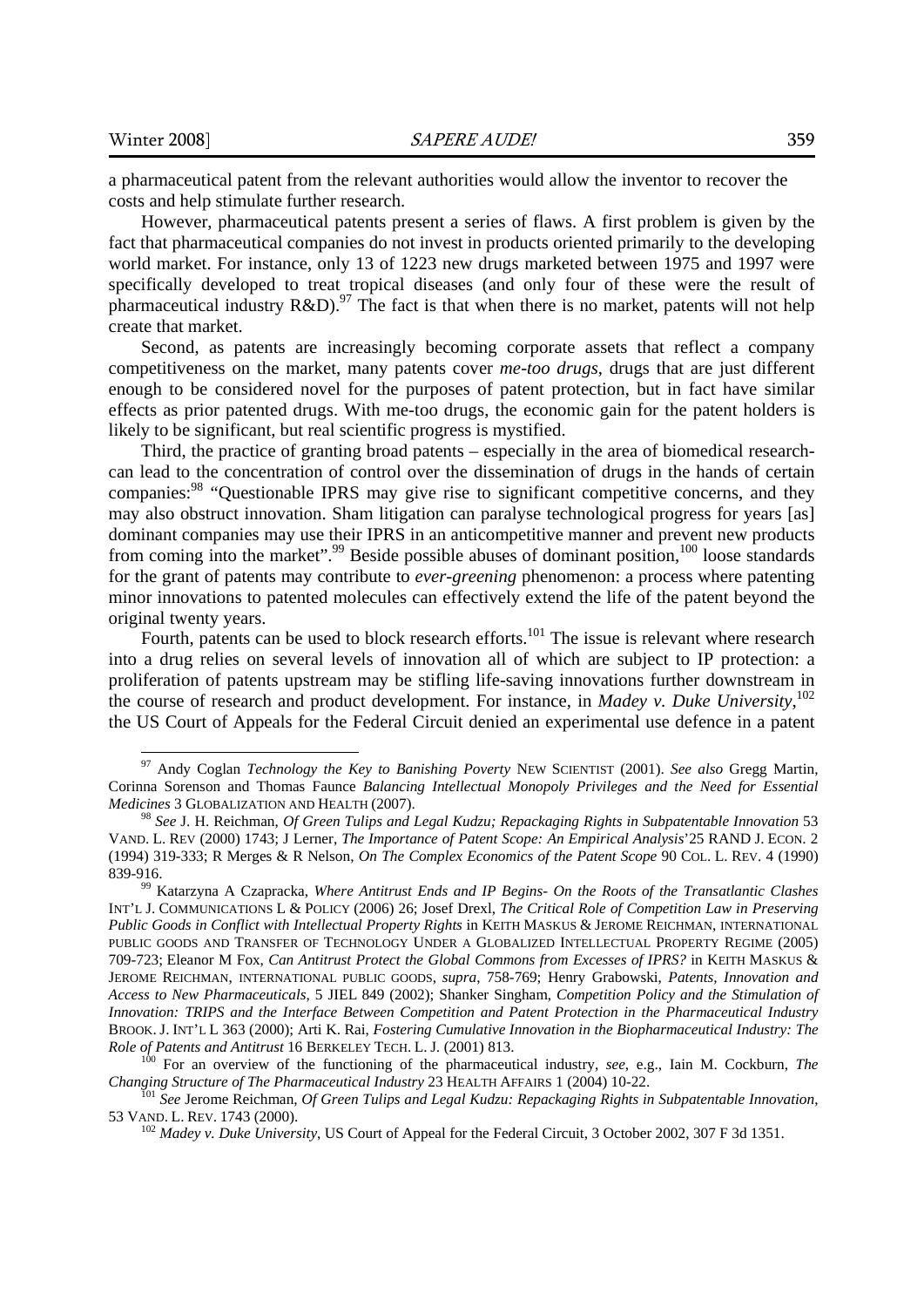infringement lawsuit against Duke University, signalling that academic researchers may be liable for use of patented products or processes notwithstanding the non commercial character of their research.<sup>103</sup>

Fifth, concern is given by the fact that even universities, traditionally committed to commons' creation, have been transforming into *entrepreneurial institutions*<sup>104</sup> introducing market considerations into the conduct of science.<sup>105</sup> This shift from public to proprietary science has eroded the space dedicated by academia to basic research (and with it the possibility for serendipity and unexpected innovation), and has imposed constraints on science's tradition of open publication.<sup>106</sup>

What seems to be obvious, after this preliminary overview, is that the scientific community cannot just rely on the market dynamics to address global collective needs.<sup>107</sup> Market considerations can favour applied research in specific processes and products with commercial applicability vis-à-vis more theoretical and independent approaches. Further, certain large scientific projects can only be pursued by scientist working together as an international community and with public funding.<sup>108</sup> The knowledge emerging from such projects is too important to be locked up by IP and it has to remain a public good.

#### *B. Open Source Scientific Knowledge*

Can the concept of open source be extended to scientific research? As Arti Rai puts it "the advent of open source software has prompted theoretical speculation about the applicability of open source innovation principles to biomedical research".<sup>109</sup> A positive answer to this question would involve a communalization of scientific knowledge, based on the assumption that science will progress more fruitfully if its findings are in the public domain.<sup>110</sup>

A classic problem with a commons is that, as a shared resource which all may access freely, there are strong incentives for individuals to maximise their use at the expense of others, resulting in Hardin's well known *tragedy of the commons*.<sup>111</sup> In a seminal paper, Hardin argued

<sup>&</sup>lt;sup>103</sup> In the absence of patent harmonization, different nations have divergent formulations of the research exemption. Clearly, the formulation of a research exemption will determine a nation's competitive advantage relative to other nations with respect to R&D. *See* Kevin Iles, *A Comparative Analysis of the Impact of Experimental Use*  Exemptions in Patent Law on Incentives to Innovate 4 NORTHWESTERN J. TECH. AND INT'L PRO. (2006) 61.<br><sup>104</sup> See H. Etzkovitz, A Webster, C Gebhart et al., *The Future of the University and the University of the Future*:

*Evolution of Ivory Tower to Entrepreneurial Paradigm* 29 RESEARCH POLICY (2000) 313-330.<br><sup>105</sup> The US Bayh Dole Act, entered into force in 1981, allows universities and small businesses to own patents

in inventions that they have developed with federal funds. Prior to this Act, the inventions were put straight into the public domain. For an overview and critique of this act, *see*, e.g., Chester G. Moore, *Killing the Bayh-Dole Act's* 

*Golden Goose* 8 TUL. J. TECH. & INTELL. PROP. 151 (2006).<br><sup>106</sup> *See* Howard K Shachman, *From "Publish or Perish" to "Patent and Prosper"* 281 J. BIOL. CHEM. 11 (2006) 6889-6903.

<sup>&</sup>lt;sup>107</sup> Richard Smith et al., *Genomics Knowledge and Equity: A Global Public Goods Perspective of the Patent System* 82 BULLETIN OF THE WORLD HEALTH ORGANIZATION 5, 2004, 385-389.<br><sup>108</sup> The human genome project is a paradigmatic example. *See* e.g., John Sulston, *Intellectual Property and the* 

*Human Genome* in GLOBAL INTELLECTUAL PROPERTY RIGHTS *supra* note 72 at 61-73; James Boyle, *Enclosing the Genome: What the Squabbles over Genetic Patents Could Teach Us* in F. SCOTT KIEFF (ED), PERSPECTIVES ON PROPERTIES OF THE HUMAN GENOME PROJECT (2003). 109 Arti K Rai, *Open and Collaborative Research: A New Model for Biomedicine* in ROBERT W HAHN (ED)

*Intellectual Property Rights in Frontier Industries* (2005) at 131.<br><sup>110</sup> On the relationship between public and proprietary science, *see*, e.g., Rebecca Eisenberg, *Public v.*<br>*Proprietary Science: A Fruitful Tension?*

<sup>&</sup>lt;sup>111</sup> See G. Hardin, *The Tragedy of the Commons* 162 SCIENCE (1968) 1246-1258.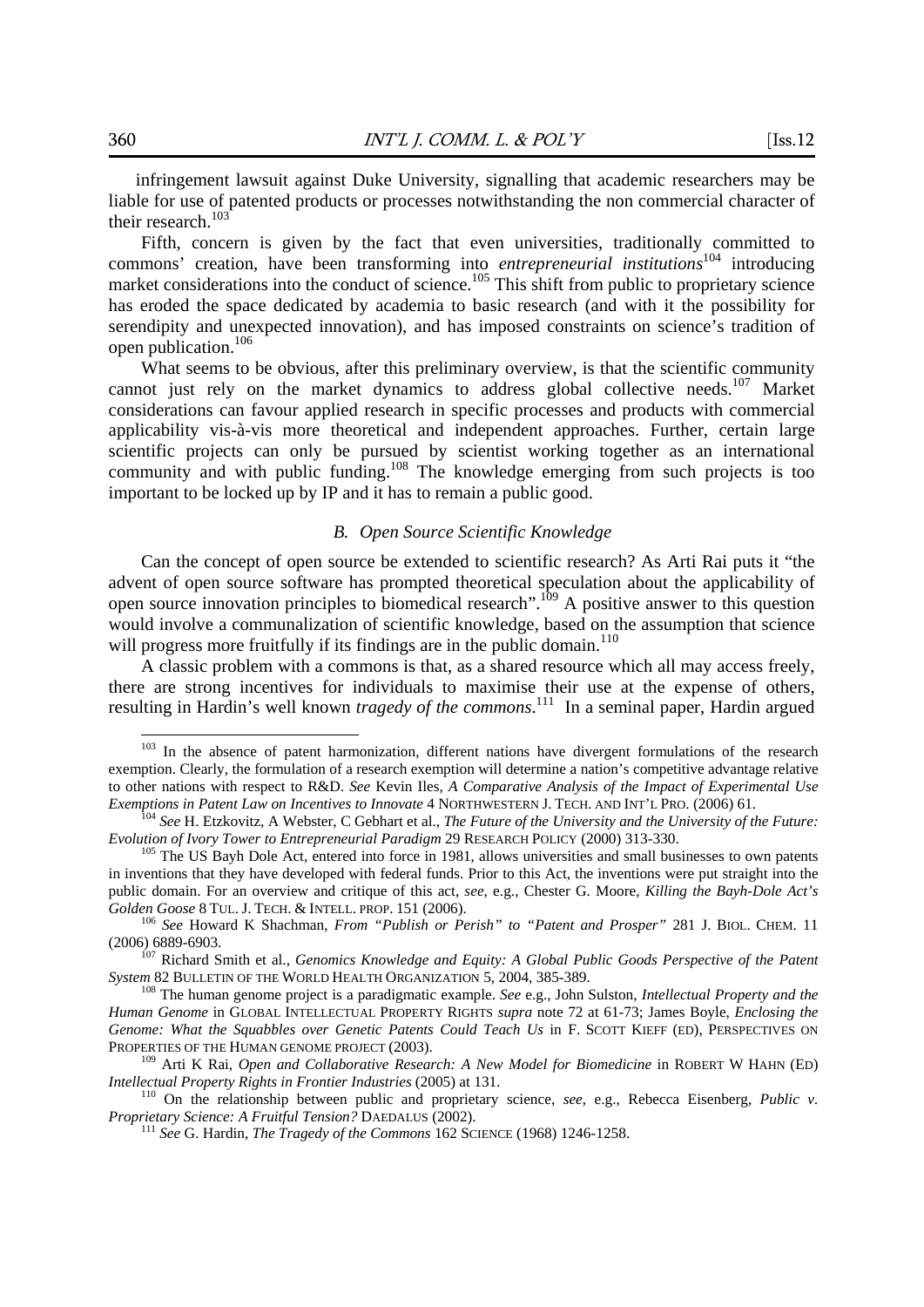that when a resource is open to all it becomes available to no one, as people often overuse resources they own in common because they have no incentives to conserve them. Interestingly, to explain this idea, Hardin made reference to the freedom of the seas, highlighting that "the oceans of the world continue to suffer from the survival of the philosophy of the commons. […] Professing to believe in the inexhaustible resources of the oceans [maritime nations] bring species after species of fish and whales closer to extinction".<sup>112</sup> For its appeal, Hardin's metaphor has been a powerful justification for privatizing biomedical research.

However, it may be questioned whether the issue of exhaustibility can be transposed from the physical world to the world of ideas. Unlike most other kinds of commons, the knowledge oceans are not threatened by over-use, but they are instead improved through free access, through the sharing and consumption of information. The knowledge commons is threatened by enclosure and ownership. Because of the difference between tangible and intangible goods, the proliferation of patents in medical research suggests the so-called *tragedy of the anticommons*. 113 As Eisenberg puts it, "the tragedy of the anti-commons refers to the […] complex obstacles that arise when a user needs access to multiple patented inputs to create a single useful product".114 Privatization of biomedical research is resulting in the tragedy of the underutilization of knowledge resources.

To date, open source methods of knowledge creation have made little headway beyond software. However, computational studies and biology are converging as "in both cases, research consists of finding and fixing tiny problems hidden in an ocean of code".<sup>115</sup> An open source approach to drug development would be a decentralised, community-wide effort where scientists would work together for a common cause. The commons-based models of knowledge production would be more efficient than monopoly-based ones, because of cost containment. Volunteers would be offered non-monetary rewards, such as personal satisfaction, the acquisition of new skills, and enhancement of professional reputation. Medical formulae would be available to anyone interested in developing them.<sup>116</sup>

Financial incentives might be envisaged as well through the formula of *domaine public*  payant.<sup>117</sup> This mechanism that has already been proposed with regard to traditional medicine,<sup>118</sup> subjects certain transactions to a levy even if the intellectual values at stake are already put in the public domain. Indeed, companies have already examined similar new business models.<sup>119</sup>

 $112$  Hardin, *supra* note 111 at 1250.

<sup>&</sup>lt;sup>113</sup> See Heller & Eisenberg, *supra* note 21 at 701.<br><sup>114</sup> See Heller & Eisenberg, *supra* note 21 at 701.<br><sup>115</sup> See Stephen M Maurer, Arti Rai & Andrej Sali, *Finding Cures for Tropical Diseases: Is Open Source and Answer?* 1 PLOSMED 3 (2004) 181. **116** There are precedents for private companies developing drugs off patents. For instance, during the 1950s,

March of Dimes developed polio vaccines without any patents at all. It then signed guaranteed purchase contracts with any drug maker willing to develop commercial sale method.

<sup>&</sup>lt;sup>117</sup> Cristophe Germann, *Collecting Societies* in S. BIBER-KLEMM & T COTTIER (EDS) RIGHTS TO PLANT GENETIC RESOURCES AND TRADITIONAL KNOWLEDGE -BASIC ISSUES AND PERSPECTIVES (2006) 268.

<sup>&</sup>lt;sup>118</sup> Valentina Vadi, *Intangible Heritage: Traditional Medicine and Knowledge Governance* 2 J. INTEL. PROPERTY L. & PRACTICE 10 (2007) 682-692.<br><sup>119</sup> For instance, in the pharmaceutical sector, a few years ago, Eli Lilly launched an online company called

Inno-Centives, where rewards are offered for posted research problems. Forty companies, from Dupont to Procter & Gamble, now use the site, where 80,000 solvers from 175 countries regularly come to work.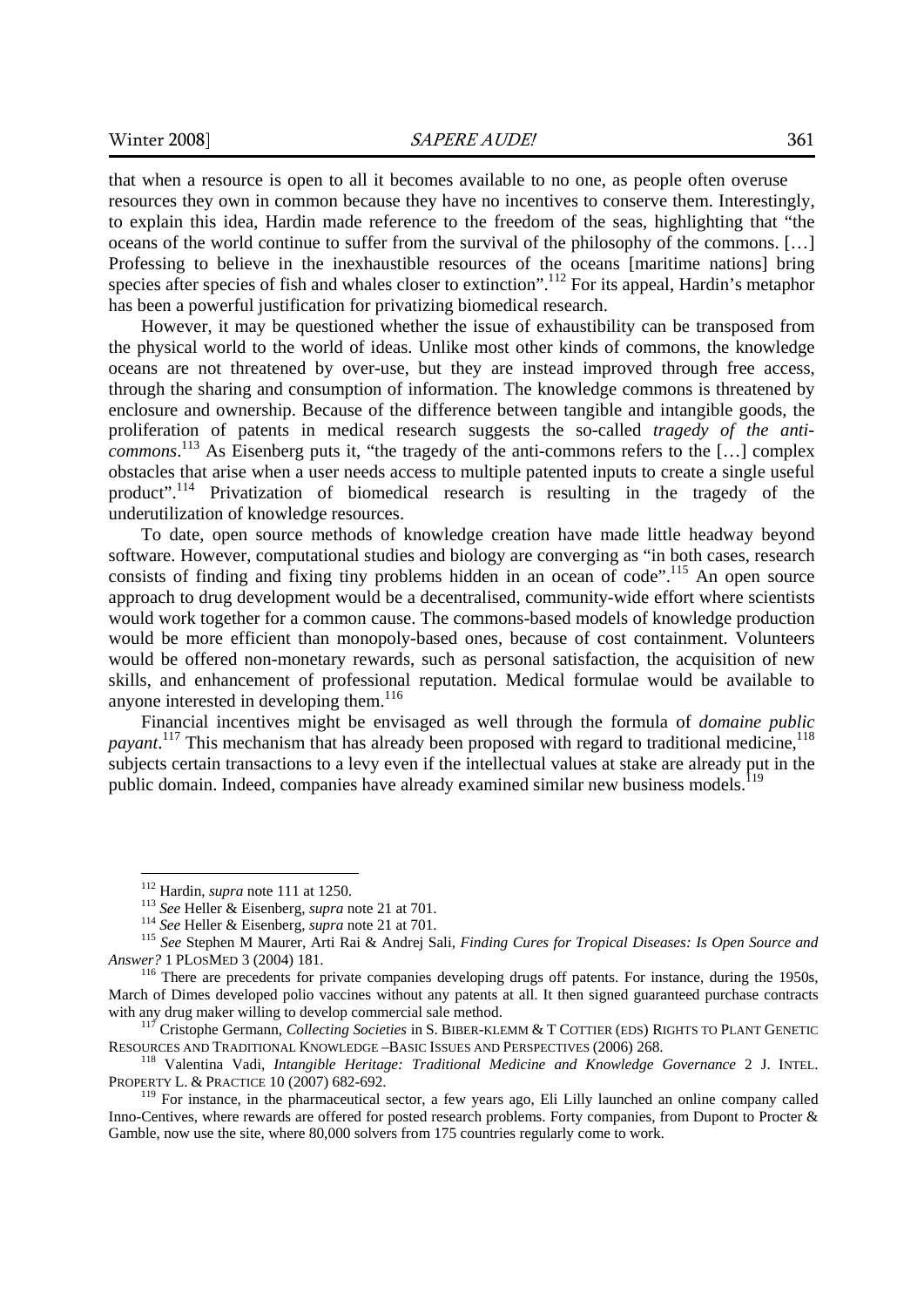Thus, borrowing the concepts of open source and general public licences  $(GPL)^{120}$  from the software patenting and applying them to medical R&D could represent a *crosswalk* to facilitate the meeting of supply and demand of drugs.

## *C. Towards a Medical Research and Development Treaty?*

With regard to pharmaceutical R&D, interesting proposals have been put forward. Among these, it must be mentioned the draft Medical Research and Development Treaty (hereinafter  $MRDT$ <sup>121</sup> under discussion at World Health Organization.<sup>122</sup> The MRDT is meant to "create a new global framework for supporting medical research and development, based upon equitable sharing of the costs of research and development in the areas of need and public interest"<sup>123</sup> while recognizing "human rights and the goal of all sharing in the benefits of scientific advancement".<sup>124</sup> The proposed MRDT provides obligations for minimum levels of investment in medical research and development, and incentives to support medical research and dissemination of scientific knowledge and transfer of technology.<sup>125</sup>

The draft includes provisions that member countries reduce intellectual property protection in certain areas as to permit exceptions to patentability relating to certain open source medical databases, and increase flexibility in issuing compulsory licensing and in broadly interpreting research exception. Another important provision of the draft agreement is the *immunity clause*: Members agree to forgo certain WTO TRIPS dispute resolution cases, or bilateral or regional trade sanctions or unilateral trade policies, in areas where compliance with the terms of the Treaty provides an alternative and superior framework for supporting innovation.<sup>126</sup>

The core country obligation is to support medical R&D. According to the Draft, medical research includes basic research, development of biomedical databases, development of pharmaceutical drugs and the preservation and dissemination of traditional medical knowledge.<sup>127</sup> The mechanisms listed by the draft include classic approaches such as national public sector funding, tax exemptions, philanthropic expenditures or collective purchasing of patented medicines as well as newer methods such as medical innovation prize funds<sup>128</sup> or

-

PROPERTY WATCH 21 May 2007 at http://www.ip-watch.org.<br>
<sup>123</sup> MRDT, Preamble.<br>
<sup>124</sup> MRDT, Preamble.<br>
<sup>125</sup> MRDT, Article 2.2.<br>
<sup>125</sup> See Nicoletta Dentico & Nathan Ford, *The Courage to Change the Rules: A Proposal for an* 

<sup>120</sup> *See* Andrés Guadamuz Gonzalez *Open Science: Open Source Licenses in Scientific Research* 7 NORTH CAROLINA J. L. & TECH. 2 (2006) 321-366. 121 Medical Research and Development Treaty (MRDT), Discussion draft 4, February 7, 2005, draft available at

http://www.cptech.org/workingdrafts/rndtreaty4.pdf. In May 2006, the WHO's Executive Board approved a highly bracketed version of a draft resolution on this topic, which was debated at the WHO's World Health Assembly (EB117.R13). On the 27th May 2006, the WHA adopted a milestone resolution (WHA59.24), establishing an intergovernmental working group open to all interested member states to develop a global plan on medical research and development. 122 Tove Gerhardsen, *Health Assembly Sets Up Drafting Group on Brazil IP Proposals* INTELLECTUAL

<sup>&</sup>lt;sup>127</sup> MRDT, Article 4.<br><sup>128</sup> At a national level, the US has recently considered the introduction of a Medical Innovation Prize Act. *See* Alan Lyles, *Creating Alternative Incentives for Pharmaceutical Innovation* 28 CLINICAL THERAPEUTICS 1 (2006) 126-128; James Love, *Prizes Rather than Prices* LE MONDE DIPLOMATIQUE May 2006; Keith E Maskus, *Ensuring Access to Essential Medicines: Some Economic Considerations*, 20 WISC. INT' L L. J. (2002) 563, 578 (reviewing and criticizing proposals linked to prize incentives); James Love, *Measures to Enhance Access to Medical Technologies, and New Methods of Stimulating Medical R&D* 40 U.C. DAVIS L. REV. 679 (2006-2007).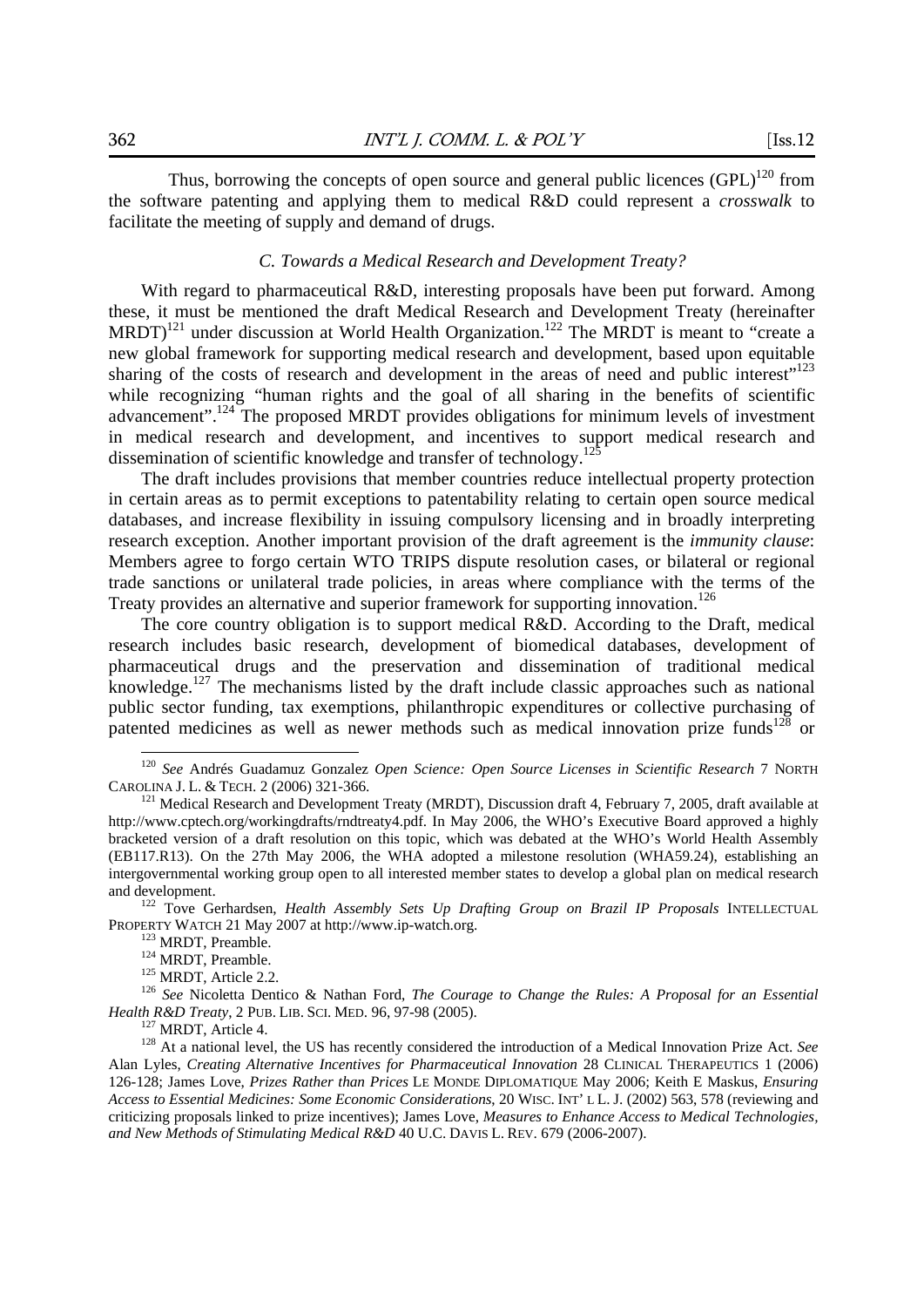various open source collaborative research projects as an alternative to patents and the monopoly drug pricing they engender. Parties are free to decide themselves on specific investments and finance mechanisms.

Country obligations are tailored according to their GDP, under a progressive rate. Member states can meet this obligation by funding research projects within their own border. But they can also fund research in other countries, as similarly to the Kyoto Protocol, $129$  the proposal creates a system of credits to reward and stimulate investments in research projects that can be traded across borders. Countries that exceed the benchmark obligations can sell excess credits.<sup>130</sup>

The proposal has to be welcomed as it brings a very contentious issue to the fore. Importantly, it is refocusing the debate away from trade policy considerations towards innovation and access. All these issues must be considered concurrently and creatively. While some authors have strongly opposed it, $131$  the whole initiative has to be welcomed as increased state funding of R&D is highly desirable. In abstract terms, it is possible to envisage this MRDT as a *Protocol* to the Draft Treaty on Access to Knowledge. While the Draft Treaty would be a framework convention expressing general principles and goals, the MRDT would have detailed provisions that would be binding upon the signatories.

Although the MRDT's future remains uncertain, many concurrent moves have been furthered at the WHO. The WHO Executive Board has adopted a resolution concerning a new Global Framework on Essential Health Research and Development,<sup>132</sup> calling for the creation of a group of member states to establish a global framework for supporting medical research. Will this open the door to multilateral negotiations leading to formal obligations or a treaty?<sup>133</sup> In a parallel move, the WHO Assembly adopted a resolution requesting the WHO to get more involved in supporting member states using the TRIPS flexibilities and to encourage discussion of new incentive mechanisms for medical  $R&D$ .<sup>134</sup> From an institutional perspective, an ongoing intergovernmental process has been permanently established on public health and intellectual property, referred to as IGWG. All these concurring initiatives clearly need to be harmonised, still they are evidence that consensus has been gradually been reached on the necessity of working on the issue.

<sup>&</sup>lt;sup>129</sup> The Kyoto Protocol to the UN Framework Convention on Climate Change was adopted in Kyoto, Japan, on 11 December 1997 and entered into force on 16 February 2005, text available at http://unfccc.int. The Protocol assigns member states mandatory targets for reducing their greenhouse gases or emissions trade if they maintain or increase emission of these gases. *See* Andrew Jack, *WHO Members Urged to Sign Kyoto-Style Treaty*, FIN. TIMES,

Feb. 24, 2005.<br><sup>130</sup> MRDT, Article 12.<br><sup>131</sup>*See*, e.g., Richard Tren & Roger Bate, *Government-Controlled Pharmaceutical Research and Development:*<br>*A Recipe for Disaster* 8 AM. ENTERPRISE INSTITUTE FOR PUBLIC POLICY RESE

WHO Executive Board, 117<sup>th</sup> Session, Agenda item 4.10, draft resolution EB117.R13, *[Global Framework* 

*on] Essential Health Research and Development* (2006). 133 For commentary, *see*, e.g., James Love, *WHO to Debate Global R&D Framework* REAL HEALTH NEWS

<sup>&</sup>lt;sup>134</sup> For commentary, *see* Tove Gerhardsen, *World Health Assembly Agrees on IP and Innovation; US Abstains* INTELLECTUAL PROPERTY WATCH 23 May 2007; *see also* Tove Gerhardsen, *WHO Draft Negotiating Text on IP Cautiously Received* INTELLECTUAL PROPERTY WATCH 8 August 2007.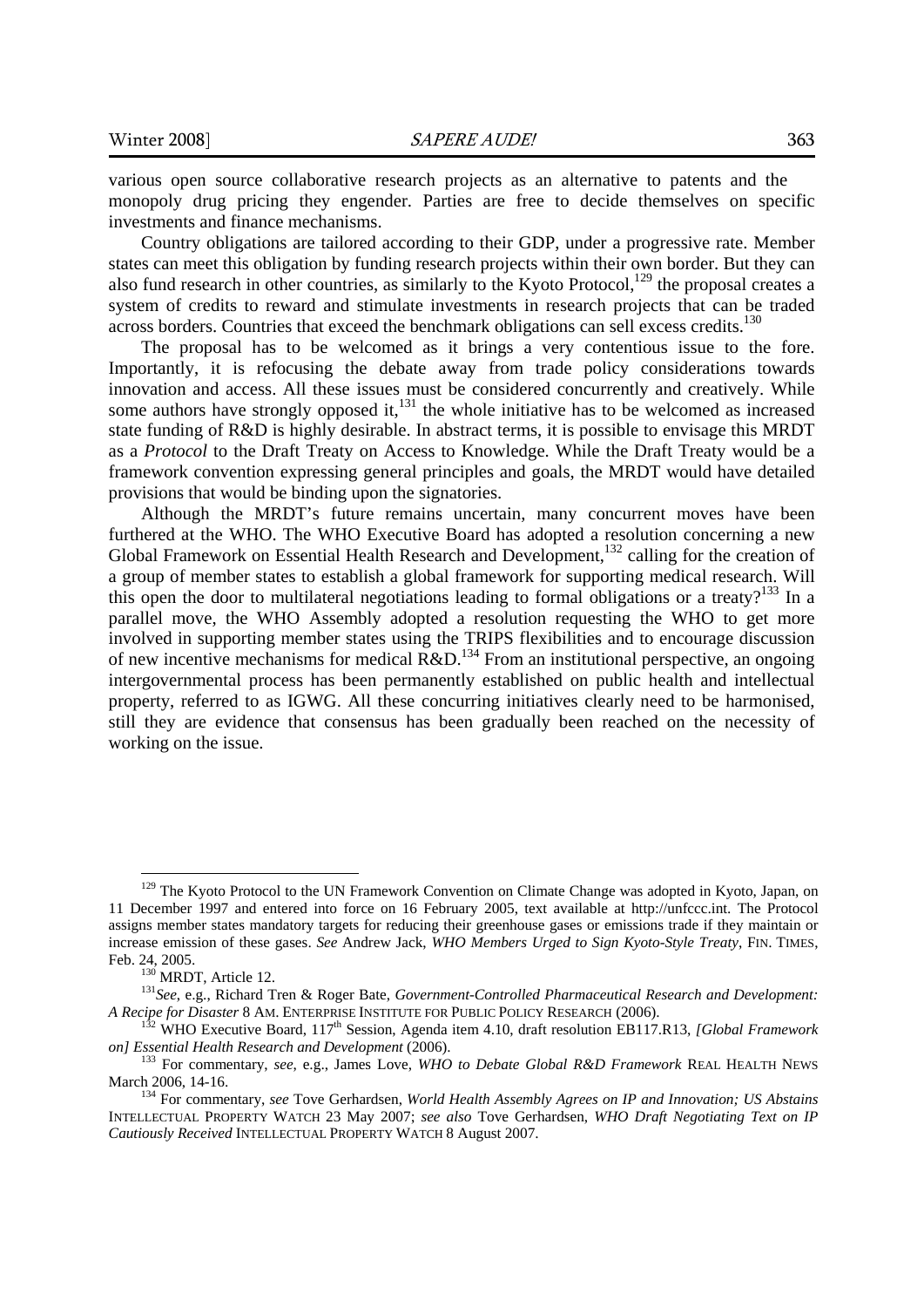## *D. Access to Essential Medicines*

Access to essential medicines is a key component part of the right to health. As such, it is a fundamental human right, expressly recognised in a series of international and regional treaties.<sup>135</sup> The UDHR makes reference to the right to medical care<sup>136</sup> and the right to share in the benefits of scientific advancement.<sup>137</sup> Further, Article 12 of the ICSECR recognizes "the right of everyone to the enjoyment of the highest attainable standards of physical and mental health".<sup>138</sup> As the Economic, Social and Cultural Rights Committee has further set out, States are bound to promote the right to health through ensuring access to affordable treatment.<sup>139</sup>

At the regional level, for instance, Article 10 of the Protocol of San Salvador recognizes the right to health and it states that "in order to ensure the exercise of the right to health, the States Parties agree to recognize health as a public good and, particularly, to adopt [...] essential health care […] prevention and treatment of endemic […]diseases, […] satisfaction of the health needs of the highest risk groups and of those whose poverty makes them the most vulnerable".<sup>140</sup>

Thus, as professor Haugen puts it, "Realization of social human rights, such as the right to food or the right to health, is about the accessibility to important goods and resources."<sup>141</sup> In particular, both physical and economic accessibility to medicines is crucial in order to enjoy the right to health.<sup>142</sup> The question is not whether access to medicines is a human right but, rather, how governments intent to give practical effect to this objective. As Helfer puts it "Economic, social and cultural rights are the most expansive and, for many countries, the most controversial. Whereas civil and political rights are negative liberties that require government officials to refrain from particular actions, economic, social and cultural rights obligate governments to provide minimum levels of subsistence and well-being to individuals and to groups. Achieving these goals requires affirmative measures  $[\dots]$ ".<sup>143</sup> The gradual and progressive nature of economic, social and cultural rights should not be considered as a justification for inaction though. If the state fails to adopt appropriate policies, it might be found internationally responsible under the ICESCR.<sup>144</sup> What is more important, there is a rich jurisprudence, both at a regional and national level which confirms the justiciability of the right to health.<sup>145</sup> Thus,

<sup>&</sup>lt;sup>135</sup> On the right to health, *see* e.g., BRIGIT C. A. TOEBES, THE RIGHT TO HEALTH AS A HUMAN RIGHT IN INTERNATIONAL LAW (1999).<br><sup>136</sup> UDHR, Article 25. <sup>137</sup> UDHR, Article 27. <sup>138</sup> ICSECR, Article 12, 1. <sup>138</sup> Economic, Social and Cultural Rights Committee, *General Comment n. 14* (E/C.12/2000/4) adopted on 11

May 2000.<br><sup>140</sup> The Additional Protocol to the American Convention on Human Rights in the Area of Economic, Social and Cultural Rights, Article 10, 2, (a), (d) and (f) 141 *See* Hans Morten Haugen *Patents Rights and Human Rights: Exploring their Relationship* 10 J. WORLD

INT'L PRO (2007) 97-124, at 98.<br>
<sup>142</sup> See Haugen supra note 141, at 112.<br>
<sup>143</sup> See Helfer supra note 44, 981.<br>
<sup>144</sup> See Haugen supra note 141, at 113. See also Audrey Chapman, Conceptualizing the Right to Health: A Vio

<sup>&</sup>lt;sup>145</sup> For an exhaustive account of regional jurisprudence on the right to health, Alicia Ely Yamin, *Not Just a Tragedy: Access to Medications as a Right under International Law* 21 BOSTON U. L. INT'L L. J., 2003, 101-144. For a comparative analysis of national constitutional case law, *see* Foons Coomans, *Some Introductory Remarks on the Justiciability of Economic and Social Rights in a Comparative Constitutional Context* (2006) in FOONS COOMANS (ED), JUSTICIABILITY OF ECONOMIC AND SOCIAL RIGHTS – EXPERIENCES FROM DOMESTIC SYSTEMS 2006, 1-15. More generally, with regard to economic, social and cultural rights, *see* e.g., Ida Elisabeth Koch *The Justiciability of*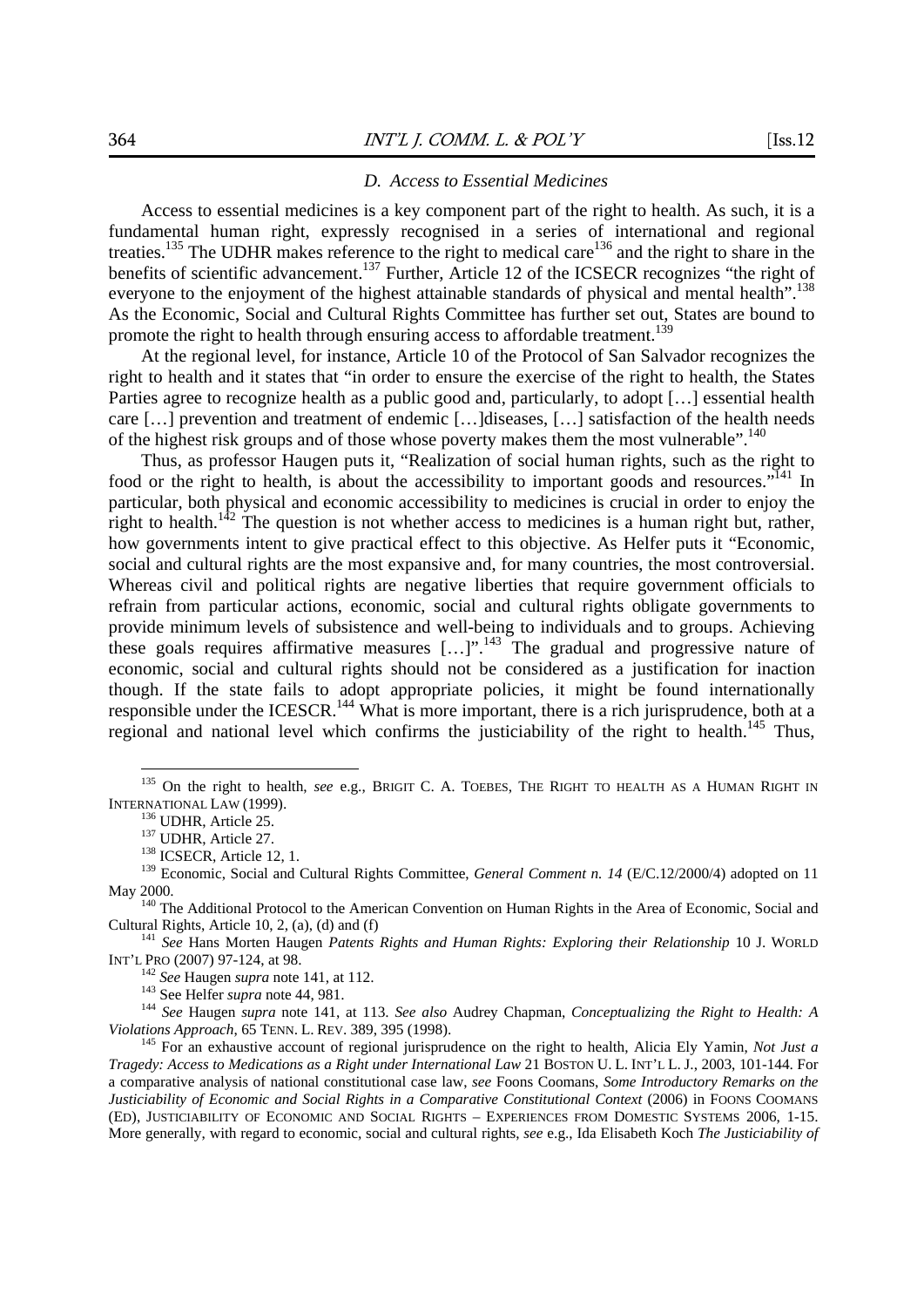defining the ICESCR as "a programmatic treaty"<sup>146</sup> is an obsolete view of the whole matter which does not take into account international experience on the matter. It can be said that some contents of the right to health have gradually achieved prescriptive force.

Medicines are knowledge-based products, and as such, they share a fundamental characteristic of knowledge goods.147 While it is expensive to develop a medicine, it is often not expensive to copy one, by means of *reverse engineering*. Thus, for knowledge products, an author argues that "scarcity is a deliberate choice, enforced through social mechanisms such as patents, which create monopolies and predictably drive prices above the costs of making copies".<sup>148</sup> Granting a right to patent is akin to a grant of a monopoly<sup>149</sup> because it allows the patent holder to manipulate the market price of the product. Thus, if patent rights for pharmaceuticals results in higher prices, the issue is whether the existing patent regime, by treating pharmaceuticals at par with other fields of technology, conflicts with the right to health,<sup>150</sup> by *restricting* access to new inventions. The particular nature of intellectual property rights implies that the potential positive effects are only seen after a certain period. As the High Commissioner points out, "while the incentive to innovate has the potential to promote the enjoyment of the right to health, this does not, *ipso facto*, justify the conclusion that IPRs promote respect for the right to health in all cases".<sup>151</sup>

### *E. Access to Medicines and IP*

One of the significant departures under the TRIPS Agreement from previous treaties on intellectual property rights is that the Agreement obliges WTO members to provide patent protection to cover all fields of technology, including pharmaceuticals.<sup>152</sup>

The TRIPS states that "Members may, in formulating or amending their laws and regulations, adopt measures necessary to protect health […] provided that such measures are consistent with the provisions of TRIPS".<sup>153</sup> Hence, the Agreement provides for a number of flexibility elements,154 such as limited exceptions and compulsory licensing.155 In particular, by the issuance of compulsory licences, public authorities authorize a third party to make, use or sell

*Indivisible Rights* 72 NORDIC J. INT'L L. (2003) 3-39; J. K. Mapulanga-Hulston *Examining the Justiciability of Economic, Social and Cultural Rights* 6 INT'L J. H. R. (2002) 29-48 (claiming that civil and political rights and economic, social and cultural rights are universal, indivisible and interrelated.); Yash Ghai & Jill Cottrell, *The Role of the Courts in the Protection of Economic, Social and Cultural Rights* in YASH GHAI & JILL COTTRELL (EDS),

ECONOMIC, SOCIAL & CULTURAL RIGHTS IN PRACTICE (2004) 58-90.<br><sup>146</sup> Helfer, *supra* note 44, 987.<br><sup>147</sup> *See*, e.g., John H Barton, *The Economics of TRIPS: International Trade in Information-Intensive Products*<br>33 Geo. Was

<sup>&</sup>lt;sup>148</sup> James P. Love, *Drug Development Incentives to Improve Access to Essential Medicines* 84 BULLETIN OF THE WORLD HEALTH ORGANIZATION 5 (2006) 408.

<sup>&</sup>lt;sup>149</sup> ROBERT HOWSE & MICHAEL TREBILCOCK, THE REGULATION OF INTERNATIONAL TRADE 309 (1999). *See also John Barton, TRIPS and the Global Pharmaceutical Market*, 23 HEALTH AFFAIRS (2004) 146-154.

<sup>&</sup>lt;sup>150</sup> See Amit Gupta, Patent Rights on Pharmaceutical Products and Affordable Drugs: Can TRIPS Provide a Solution?, 2 BUFF. INTELL. PRO. L. J. 127 (2003-2004) at 129.

<sup>&</sup>lt;sup>151</sup> High Commissioner, *supra* note 95.<br><sup>152</sup> TRIPS Agreement, Article 27(1).<br><sup>153</sup> TRIPS Agreement, Article 8.<br><sup>153</sup> See K Balasubramaniam, *Access to Medicines and Public Policy Safeguards under TRIPS* CHRISTOPHE BELLMANN, GRAHAM DUTFIELD AND RICARDO MELENDEZ ORTIZ (EDS), TRADING KNOWLEDGE – DEVELOPMENT PERSPECTIVES ON TRIPS, TRADE AND SUSTAINABILITY, (2003) 135-142.<br><sup>155</sup> TRIPS Agreement, Articles 31 and 40.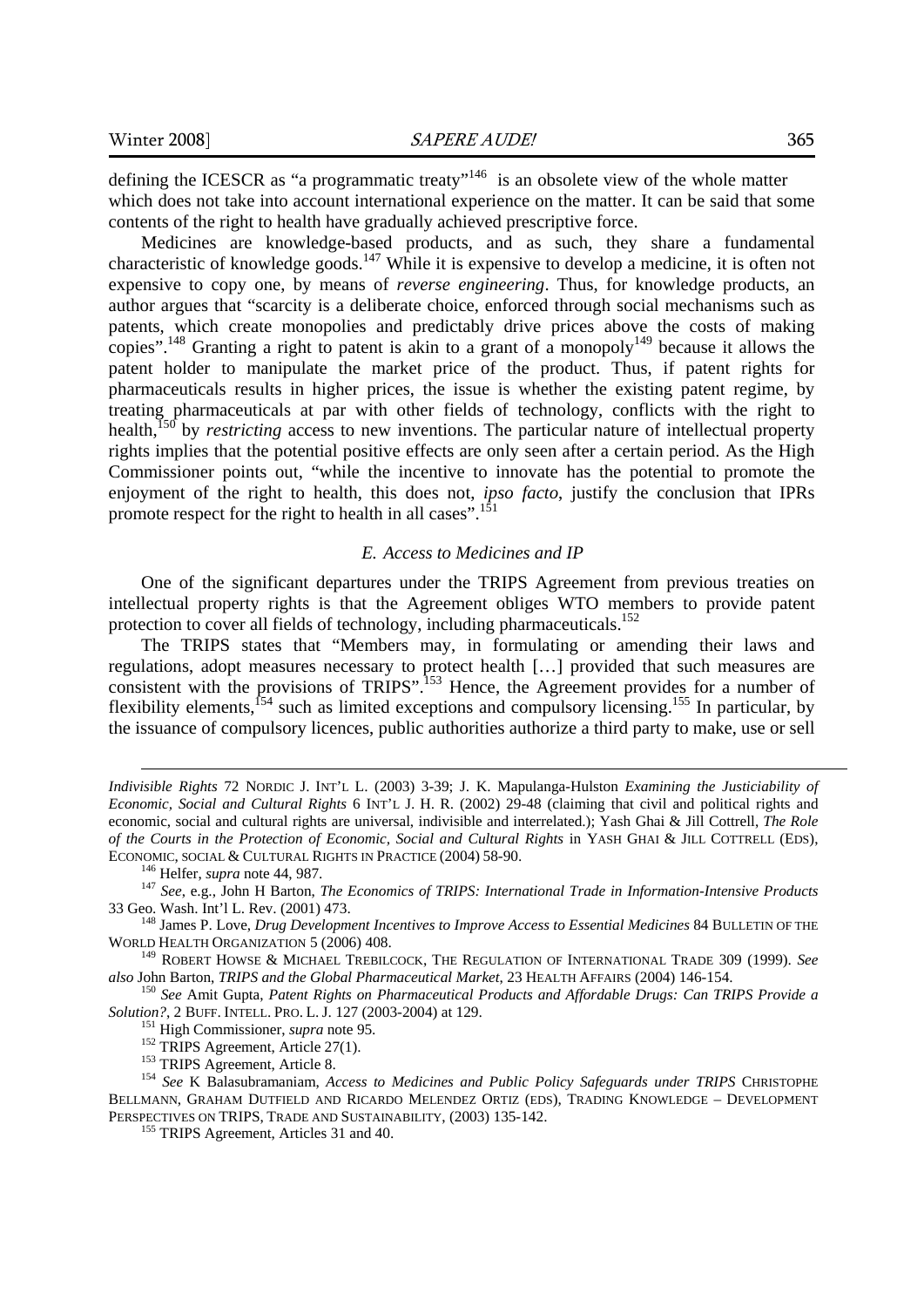a patented medicine without the patent owner's consent in case of health emergency or as a remedy against anti-competitive practices.

Another flexibility instrument is *differential pricing* which requires lowering drug prices in nations with low ability to pay and imposing high prices in wealthy nations, while maintaining patent protection. To encourage differential pricing, parallel imports i.e. the diversion of low price medicines through international trade channels should be barred from low income nations to nations in which the patent holder attempts to maintain high prices.<sup>156</sup> However, the TRIPS Agreement does not settle the pattern of exhaustion explicitly: article 6 merely excludes from the WTO dispute resolution jurisdiction the question of whether patent rights could block parallel trade. Therefore, WTO Members deal with parallel importation in different ways.

Notwithstanding the number of flexibilities *de iure* provided by the TRIPS Agreement, since its inception, problems have arisen as to the actual implementation of its flexibility clauses because of the *de facto* fear of retaliation measures. A major case is represented by *South African Pharmaceutical Manufacturers Association v. the Government of South Africa.*<sup>157</sup> In 1997 the South African government introduced a bill that allowed parallel imports into South Africa of pharmaceuticals. However, 41 pharmaceutical corporations began proceedings in the High Court of Pretoria against the South African government. Their argument was that TRIPs required that patents be enjoyable without discrimination as to the field of technology. Only after massive condemnation by public opinion, in 2001 the pharmaceutical companies withdrew from the litigation. This case has triggered a broad discussion on the relationship between IP and the right to health.

The Doha Ministerial Declaration<sup>158</sup> and the Doha Declaration on the TRIPS Agreement and Public Health<sup>159</sup> both adopted on 14 November 2001 marked a turning point in the subject, integrating the TRIPS Agreement into the international strategy addressing public health emergencies.<sup>160</sup> In Doha, Ministers agreed that "the TRIPS Agreement [...] can and should be interpreted and implemented in a manner supportive of WTO Members' right to protect public health and, in particular, to promote access to medicines for all".<sup>161</sup> Thus, WTO Members have the right to use to the full, the TRIPS flexibilities. In particular, each Member has the right to grant compulsory licences and the freedom to determine the grounds upon which such licenses are granted. Further, according to the Declaration, each Member has the right to determine what constitutes national emergency or other circumstances of extreme urgency.

<sup>&</sup>lt;sup>156</sup> When prices are higher in one nation than in others, there is a tendency for arbitrage to occur through parallel trade. 157 *South African Pharmaceutical Manufacturers Association v. the Government of South Africa*, Case n. 4183,

<sup>1998,</sup> High Court of Pretoria, available at http://www.cptech.org . 158 Doha Ministerial Declaration adopted 14 November 2001 (WT/MIN (01)/DEC/1) available at

http://www.wto.org .<br><sup>159</sup> Declaration on the TRIPS Agreement and Public Health, IV Ministerial Conference, Doha,

WT/MIN(01)/DEC/W/2, 20 November 2001.<br><sup>160</sup> See, e.g. Alan O Sykes, *TRIPS, Pharmaceuticals, Developing Countries and the Doha Solution,* 3 CHI. J.

INT'L L. (2002) 47; Ruth L. Okediji, *Public Welfare and the Role of the WTO: Reconsidering the TRIPS Agreement* EMORY INT'L L. REV. (2003) 821; Carmen Otero Garcia-Castrillon, *An Approach to the WTO Ministerial Declaration on the TRIPS Agreement and Public Health*, J. INT'L ECON. L. 212 (2000); Tshimanga Kongolo, *TRIPS, the Doha Declaration and Public Health* 6(2) J WORLD INTELL. PRO. (2003) 373-378; Eric Noehrenberg, *TRIPS, the Doha Declaration and Public Health* 6(2) J WORLD INTELL. PRO. (2003) 379-383; Thomas Cottier, *TRIPS, the Doha Declaration and Public Health* 6(2) J WORLD INTELL. PRO. (2003) 385-388; Frederick M. Abbott, *The Doha declaration on the TRIPS Agreement and Public health: Lightinh a Dark Corner at the WTO J.* Int'l Econ. L. (2002). <sup>161</sup> Declaration on the TRIPS Agreement and Public Health, paragraph 4.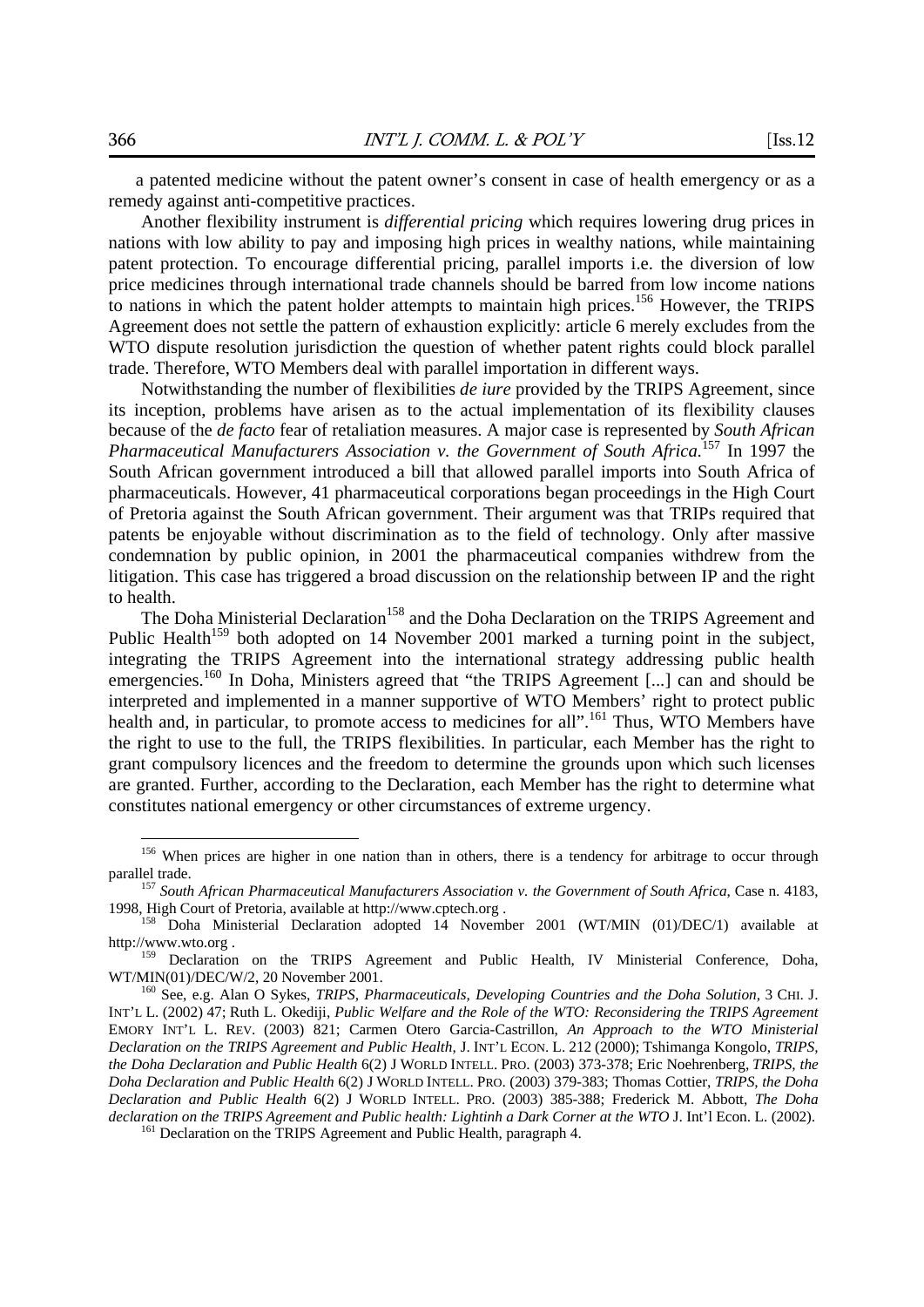1

As article 31 (f) of the TRIPS requires that compulsory licensing must be predominantly for the supply of the domestic market, the problem was that Least Developed Countries (hereinafter LDCs) lack the infrastructure and technical capabilities to build a domestic industry. Hence, the TRIPS Council<sup>162</sup> adopted a waiver,<sup>163</sup> permitting countries with insufficient or no manufacturing capacity to issue compulsory licenses for importation.<sup>164</sup> Finally, on 6 December 2005 the TRIPS Council adopted a Protocol of Amendment and opened it for signature.<sup>165</sup> The waiver will be permanently built into the TRIPS Agreement if two thirds of the WTO Members ratify the change. The amendment allows pharmaceutical products made under compulsory licenses to be exported to countries lacking production capacity and establishes a notification scheme.<sup>166</sup>

#### **V. CONCLUSIONS**

Access to knowledge is a fundamental human right and a key instrument to development. Focus on IP's effects on knowledge creation and knowledge diffusion shows that this policy instrument can promote innovation in the long term, but it can create negative short term effects for poor people. Therefore the international community as a whole must take all possible steps to reduce inequalities in access to knowledge and, in particular, in access to essential drugs.

The pursuit of prosperity must tamed by economic and social rights. The TRIPS Agreement, like any other treaty, is not a self-contained *regime*, but must be consistent with public international law.167 The Doha Declaration and the recent Amendment to the TRIPS Agreement suggest that the trading system is already moving in the required direction.

Under the ICESCR, the balance between IP and other human rights should have the primary objective of promoting and protecting human rights as article 5 of the same Covenant states that nothing in the Covenant can justify any act aimed at the destruction of any of the rights recognized therein or their limitation to a greater extent than is provided for in the Covenant. In particular, the High Commissioner has called for "interpretations of the [TRIPs Agreement] that do not lose sight of the public interest in the wide dissemination of knowledge under article 15 [of the ICSECR]".<sup>168</sup>

<sup>&</sup>lt;sup>162</sup> At the Doha Ministerial Conference, the WTO Council for Trade-Related Aspects of Intellectual Property Rights (TRIPS Council) was given a mandate to recommend a solution to the problem faced by countries with insufficient or no manufacturing capacities in the pharmaceutical sector.<br><sup>163</sup> Decision on Implementation of Paragraph 6 of the Doha Declaration on the TRIPS Agreement and Public

Health, 30 August 2003 (document WT/L/540) at http://www.wto.org. 164 *See*, e.g. Paul Vandoren & Jean Charles Van Eeckhaute, *The WTO Decision on Paragraph 6 of the Doha* 

*Declaration on the TRIPS Agreement and Public Health Making it* 5(6) J WORLD INTELL. PRO. (2003) 373-378; Jacques H. J. Bourgeois & Thaddeus J Burns, *Implementing Paragraph 6 of the Doha Declaration on TRIPS and Public Health the Waiver Solution*, 5(6) J WORLD INTELL. PRO. (2003) 835-864; Duncan Matthews, *WTO Decision on Implementation of Paragraph 6 of the Doha Declaration on the TRIPS Agreement and Public Health: A Solution to the Access to Essential Medicines Problem?* 7(1) J. INT'L ECON. L. (2004) 73-107.<br><sup>165</sup> WTO Council for Trade-Related Aspects of Intellectual Property Rights 'Implementation of Paragraph 11 of

the General Council decision of 30 August 2003 on the Implementation of Paragraph 6 of the Doha Declaration on the TRIPS Agreement and Public Health' (IP/C/41) 6 December 2005, available at http://www.wto.org. 166 See, e.g., Frederick M Abbott, *The WTO Medicines Decision: World Pharmaceutical Trade and the* 

*Protection of Public Health*, 99 AM. J. INT'L L. 317 (2005) 324-26.<br><sup>167</sup> For a more detailed analysis on this point, *see* Valentina Vadi, *Balancing the Human Right to Health and* 

*Intellectual Property Rights after Doha*, XIV ITALIAN YEARBOOK OF INT'L L. (2004) 213-218. 168 High Commissioner, *supra* note 95, § 62.